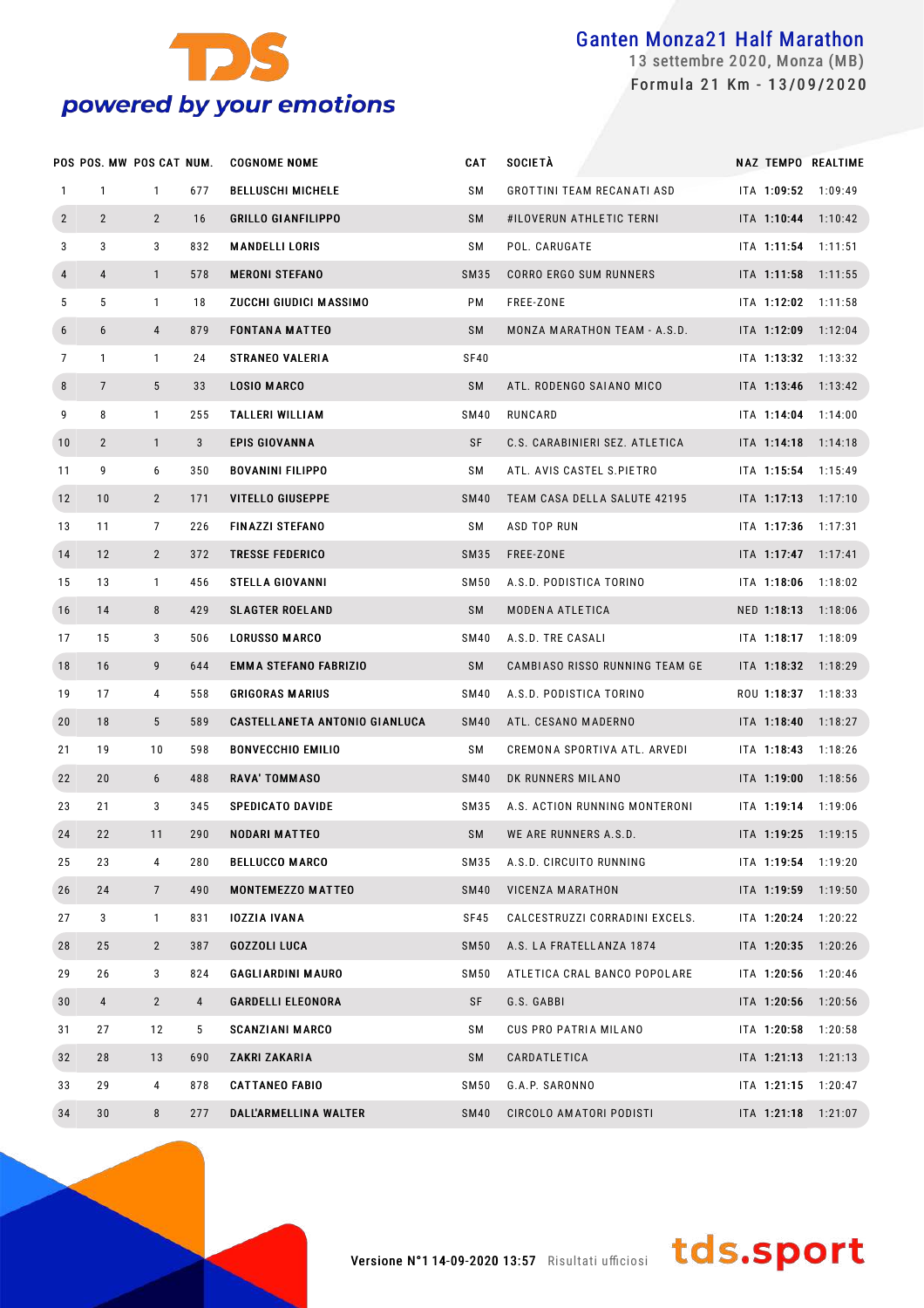

settembre 2020, Monza (MB)

|    | POS POS. MW | POS CAT NUM.   |     | <b>COGNOME NOME</b>         | <b>CAT</b>  | <b>SOCIETÀ</b>                   | NAZ TEMPO     | REALTIME |
|----|-------------|----------------|-----|-----------------------------|-------------|----------------------------------|---------------|----------|
| 35 | 31          | $\mathbf{1}$   | 466 | <b>RIGAMONTI MATTEO</b>     | SM45        | RUNCARD                          | ITA 1:21:25   | 1:20:53  |
| 36 | 5           | 3              | 477 | SCHNÜRIGER SAMIRA           | SF          | LC REGENSDORF                    | SUI 1:21:56   | 1:21:47  |
| 37 | 32          | $\overline{2}$ | 836 | <b>ACETI ALESSANDRO</b>     | SM45        | ROMANO RUNNING                   | ITA 1:22:35   | 1:22:30  |
| 38 | 33          | 3              | 795 | ROSELLI FRANZI              | SM45        | ALMOSTHERE ASD                   | ITA 1:22:46   | 1:22:38  |
| 39 | 6           | 4              | 21  | <b>SOMMI GIULIA</b>         | SF          | CUS PRO PATRIA MILANO            | ITA 1:22:52   | 1:22:44  |
| 40 | 34          | $\overline{4}$ | 211 | LOSA MASSIMILIANO           | SM45        | POLISPORTIVA LOSA A.S.D.         | ITA 1:22:55   | 1:22:22  |
| 41 | 35          | 5              | 571 | <b>BUCCIARELLI CAMILLO</b>  | SM35        | CORRO ERGO SUM RUNNERS           | ITA 1:23:01   | 1:22:37  |
| 42 | 36          | 9              | 835 | <b>TOGNI PAOLO</b>          | <b>SM40</b> | ROMANO RUNNING                   | ITA 1:23:08   | 1:22:29  |
| 43 | 37          | 14             | 422 | <b>AMMONI GABRIELE</b>      | SΜ          | CORRO ERGO SUM RUNNERS           | ITA 1:23:14   | 1:22:50  |
| 44 | 38          | 10             | 820 | <b>BERTANI PAOLO</b>        | <b>SM40</b> | RUNCARD                          | ITA 1:23:22   | 1:22:59  |
| 45 | 39          | 6              | 587 | <b>VERDELLI DANIELE</b>     | SM35        | SPORTS CLUB MELEGNANO            | ITA 1:23:56   | 1:23:37  |
| 46 | 40          | 5              | 651 | <b>MAINETTI MATTEO</b>      | <b>SM50</b> | ATLETICA LONATO                  | ITA 1:24:03   | 1:23:28  |
| 47 | 41          | 5              | 114 | <b>MANAZZALE GABRIELE</b>   | SM45        | MONZA MARATHON TEAM - A.S.D.     | ITA 1:24:11   | 1:24:04  |
| 48 | 42          | 15             | 637 | <b>KUHNREICH ELIA</b>       | SM          | RUNCARD                          | ITA 1:24:18   | 1:24:09  |
| 49 | 43          | $\overline{7}$ | 569 | TRIVELLIN FEDERICO          | SM35        | ATLETICO BASTIA                  | ITA 1:24:19   | 1:24:01  |
| 50 | 44          | 6              | 583 | <b>GRECO STEFANO</b>        | SM45        | A.S.D. ESCAPE TEAM VIGEVANO      | ITA 1:24:37   | 1:24:29  |
| 51 | 45          | 16             | 324 | <b>CARNIGLIA SIMONE</b>     | SΜ          | RUNCARD                          | ITA 1:24:41   | 1:24:37  |
| 52 | 46          | 11             | 53  | DI BLASI ANDREA             | <b>SM40</b> | PARMARATHON ASD                  | ITA 1:24:54   | 1:24:51  |
| 53 | 47          | 12             | 50  | <b>DIGESTO GIUSEPPE</b>     | <b>SM40</b> | AMATORI ATL. CASORATE S.         | ITA 1:24:55   | 1:24:50  |
| 54 | 48          | 13             | 688 | <b>CAVALIERE LUCA</b>       | <b>SM40</b> | ASD ATLETICA TRECATE             | ITA 1:24:59   | 1:24:49  |
| 55 | 7           | $\mathbf{1}$   | 161 | <b>MANENTI ELISABETTA</b>   | SF35        | ATL. PIANURA BERGAMASCA          | ITA 1:25:00   | 1:24:10  |
| 56 | 49          | 8              | 145 | <b>RIVA CESARE</b>          | SM35        | <b>GRUPPO ETHOS RUNNING TEAM</b> | ITA 1:25:07   | 1:24:54  |
| 57 | 50          | 7              | 620 | BERTOLDI LUCA               | SM45        | ATLETICA LEVANTE                 | ITA 1:25:08   | 1:24:15  |
| 58 | 51          | 8              | 520 | <b>NESSI MARCO</b>          | SM45        | S.E.V. VALMADRERA                | $ITA$ 1:25:13 | 1:25:00  |
| 59 | 52          | 9              | 275 | CASTALDI FABIO              | SM35        | A.S.D. CIRCUITO RUNNING          | ITA 1:25:14   | 1:24:40  |
| 60 | 53          | 9              | 545 | DI CEGLIE GIUSEPPE          | SM45        | NAVIGLIO RUNNING TEAM ASD        | ITA 1:25:16   | 1:24:43  |
| 61 | 54          | 10             | 702 | <b>MARNI SAMUELE</b>        | SM45        | BERGAMO STARS ATLETICA           | ITA 1:26:12   | 1:26:00  |
| 62 | 55          | 14             | 605 | PIRAGINE ADRIANO            | SM40        | U.S. SAN MAURIZIO                | ITA 1:26:28   | 1:26:21  |
| 63 | 56          | 15             | 528 | <b>MANGINI DANILO</b>       | SM40        | DK RUNNERS MILANO                | ITA 1:26:36   | 1:26:09  |
| 64 | 57          | 11             | 232 | VIGANÒ BIAGIO               | SM45        | RUNCARD                          | ITA 1:26:39   | 1:26:30  |
| 65 | 58          | 6              | 138 | <b>IBBA GIANFRANCO</b>      | SM50        | ESC SSD SRL EUROPA SC            | ITA 1:26:57   | 1:26:44  |
| 66 | 8           | $\overline{2}$ | 493 | <b>ARLETTE MEIER-HUNGER</b> | SF45        | LC REGENSDORF                    | ITA 1:27:08   | 1:26:58  |
| 67 | 59          | 10             | 112 | <b>VESCOVI ALESSIO</b>      | SM35        | CORRO ERGO SUM RUNNERS           | ITA 1:27:12   | 1:26:51  |
| 68 | 60          | 16             | 472 | <b>GRONDONA SIMONE</b>      | SM40        | TEAM CASA DELLA SALUTE 42195     | ITA 1:27:19   | 1:27:08  |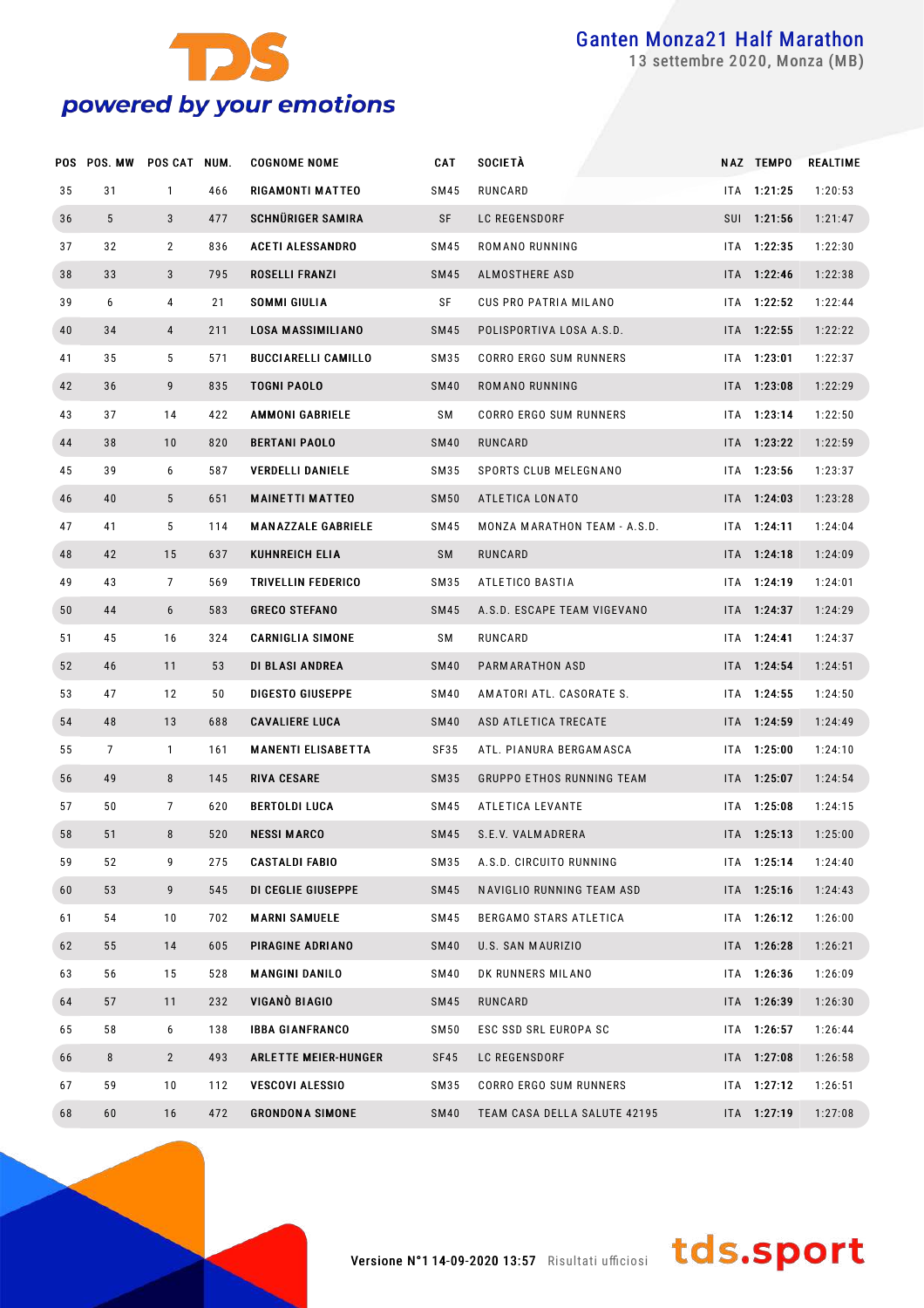

settembre 2020, Monza (MB)

|     | POS POS. MW POS CAT NUM. |                 |     | <b>COGNOME NOME</b>          | CAT         | <b>SOCIETÀ</b>                   | NAZ TEMPO   | <b>REALTIME</b> |
|-----|--------------------------|-----------------|-----|------------------------------|-------------|----------------------------------|-------------|-----------------|
| 69  | 9                        | 5               | 20  | <b>MOGNON EVALIZ</b>         | SF          | VICENZA MARATHON                 | ITA 1:27:32 | 1:27:30         |
| 70  | 61                       | $7\phantom{.0}$ | 404 | <b>GATTI STEFANO ANDREA</b>  | <b>SM50</b> | RUNCARD                          | ITA 1:27:35 | 1:27:01         |
| 71  | 10                       | $\mathbf{2}$    | 32  | <b>CARRARO LISA</b>          | SF35        | VICENZA MARATHON                 | ITA 1:27:39 | 1:27:36         |
| 72  | 62                       | 17              | 582 | <b>MOLTENI LORENZO</b>       | SM          | G.S. AVIS - SEREGNO              | ITA 1:27:39 | 1:27:27         |
| 73  | 63                       | 12              | 334 | SALVETTI GIAN PAOLO          | SM45        | POLISPORTIVA CRAL BPB A.S.D.     | ITA 1:27:47 | 1:27:42         |
| 74  | 64                       | 13              | 347 | <b>MELZI ALBERTO</b>         | SM45        | ASD ORTICA TEAM MILANO           | ITA 1:27:52 | 1:27:44         |
| 75  | 11                       | 6               | 348 | VALENTI ARIANNA              | SF          | G.S. BONDO                       | ITA 1:27:55 | 1:27:51         |
| 76  | 65                       | 18              | 331 | <b>ZONTINI MATTIA</b>        | SM          | G.S. BONDO                       | ITA 1:27:56 | 1:27:52         |
| 77  | 66                       | 14              | 660 | <b>GRILLETTA GIUSEPPE</b>    | SM45        | ROAD RUNNERS CLUB MILANO         | ITA 1:28:11 | 1:27:35         |
| 78  | 67                       | $\mathbf{1}$    | 508 | <b>ZORLONI PAOLO</b>         | SM55        | G.S.A. COMETA                    | ITA 1:28:14 | 1:27:51         |
| 79  | 68                       | 19              | 846 | POLONI DANIELE               | SΜ          | RUNCARD                          | ITA 1:28:52 | 1:28:27         |
| 80  | 69                       | 20              | 854 | <b>MORIGGI MATTEO</b>        | SM          | RUNCARD                          | ITA 1:28:52 | 1:28:14         |
| 81  | 70                       | 11              | 248 | <b>COLOMBO ALIS</b>          | SM35        | RUNNER VARESE                    | ITA 1:28:57 | 1:28:53         |
| 82  | 71                       | 12              | 701 | <b>SEMINATI STEVEN</b>       | SM35        | ATL. U.S. NERVIANESE 1919        | ITA 1:29:09 | 1:28:50         |
| 83  | 72                       | 21              | 597 | <b>BRONDELLO FEDERICO</b>    | SΜ          | <b>BASE RUNNING</b>              | ITA 1:29:14 | 1:28:53         |
| 84  | 73                       | 15              | 447 | <b>BATTISTA GIANLUCA</b>     | SM45        | P.B.M. BOVISIO MASCIAGO          | ITA 1:29:17 | 1:28:46         |
| 85  | 74                       | 16              | 710 | <b>BURGARETTA CORRADO</b>    | SM45        | ATLETICA INTESA                  | ITA 1:29:25 | 1:29:20         |
| 86  | 75                       | $\overline{2}$  | 445 | <b>TARULLI ALFREDO</b>       | <b>SM55</b> | CUS PRO PATRIA MILANO            | ITA 1:29:26 | 1:28:42         |
| 87  | 76                       | 22              | 786 | <b>BACCHI MARCO</b>          | SΜ          | <b>NESSUNA</b>                   | ITA 1:29:28 | 1:29:11         |
| 88  | 77                       | 17              | 202 | <b>BERMUDO PEDRO</b>         | SM45        | RUNCARD                          | ESP 1:29:30 | 1:29:04         |
| 89  | 78                       | 8               | 525 | <b>STOCCHI PAOLO</b>         | SM50        | G.S.AMATORI POD. AREZZO          | ITA 1:29:32 | 1:29:18         |
| 90  | 79                       | 23              | 285 | <b>RIBOLI MATTIA</b>         | SM          | RUNCARD                          | ITA 1:29:33 | 1:28:55         |
| 91  | 12                       | 2               | 455 | <b>TERRANEO GIOVANNA</b>     | SF40        | A.S.D. MARCIACARATESI            | ITA 1:29:40 | 1:29:28         |
| 92  | 80                       | 3               | 401 | <b>RICCHIUTO GIANLUIGI</b>   | <b>SM55</b> | AZZURRA GARBAGNATE M.SE          | ITA 1:29:44 | 1:29:25         |
| 93  | 81                       | $\mathbf{1}$    | 337 | <b>VALENTI MAURIZIO</b>      | SM60        | G.S. BONDO                       | ITA 1:29:45 | 1:29:41         |
| 94  | 82                       | 13              | 730 | <b>GHELMA PAOLO</b>          | SM35        | URBAN RUNNERS                    | ITA 1:29:49 | 1:29:33         |
| 95  | 83                       | 14              | 384 | <b>SALVI PAOLO</b>           | SM35        | RUNCARD                          | ITA 1:29:51 | 1:29:23         |
| 96  | 84                       | 9               | 845 | <b>MUSAZZI SIMONE</b>        | <b>SM50</b> | <b>BRONTOLO BIKE ASD</b>         | ITA 1:29:53 | 1:29:22         |
| 97  | 85                       | 15              | 320 | <b>MANDELLI MATTIA</b>       | SM35        | <b>GRUPPO ETHOS RUNNING TEAM</b> | ITA 1:29:55 | 1:29:18         |
| 98  | 86                       | 16              | 140 | <b>CORRADI ROLLA NICOLO'</b> | SM35        | CAMBIASO RISSO RUNNING TEAM GE   | ITA 1:30:18 | 1:29:45         |
| 99  | 87                       | 10              | 614 | <b>FORTE EMANUELE</b>        | SM50        | ATL. SAN MARCO U.S. ACLI         | ITA 1:30:25 | 1:30:20         |
| 100 | 13                       | $\mathbf{3}$    | 288 | <b>SCARAFONE LAURA</b>       | SF35        | RENSEN SPORT TEAM ASD            | ITA 1:30:26 | 1:30:17         |
| 101 | 88                       | 17              | 692 | <b>CIPOLLA PAOLO</b>         | SM40        | BERGAMO STARS ATLETICA           | ITA 1:30:39 | 1:30:09         |
| 102 | 89                       | 18              | 412 | <b>ARIATTI CRISTIANO</b>     | SM45        | ASD ATLETICA TRECATE             | ITA 1:30:45 | 1:30:21         |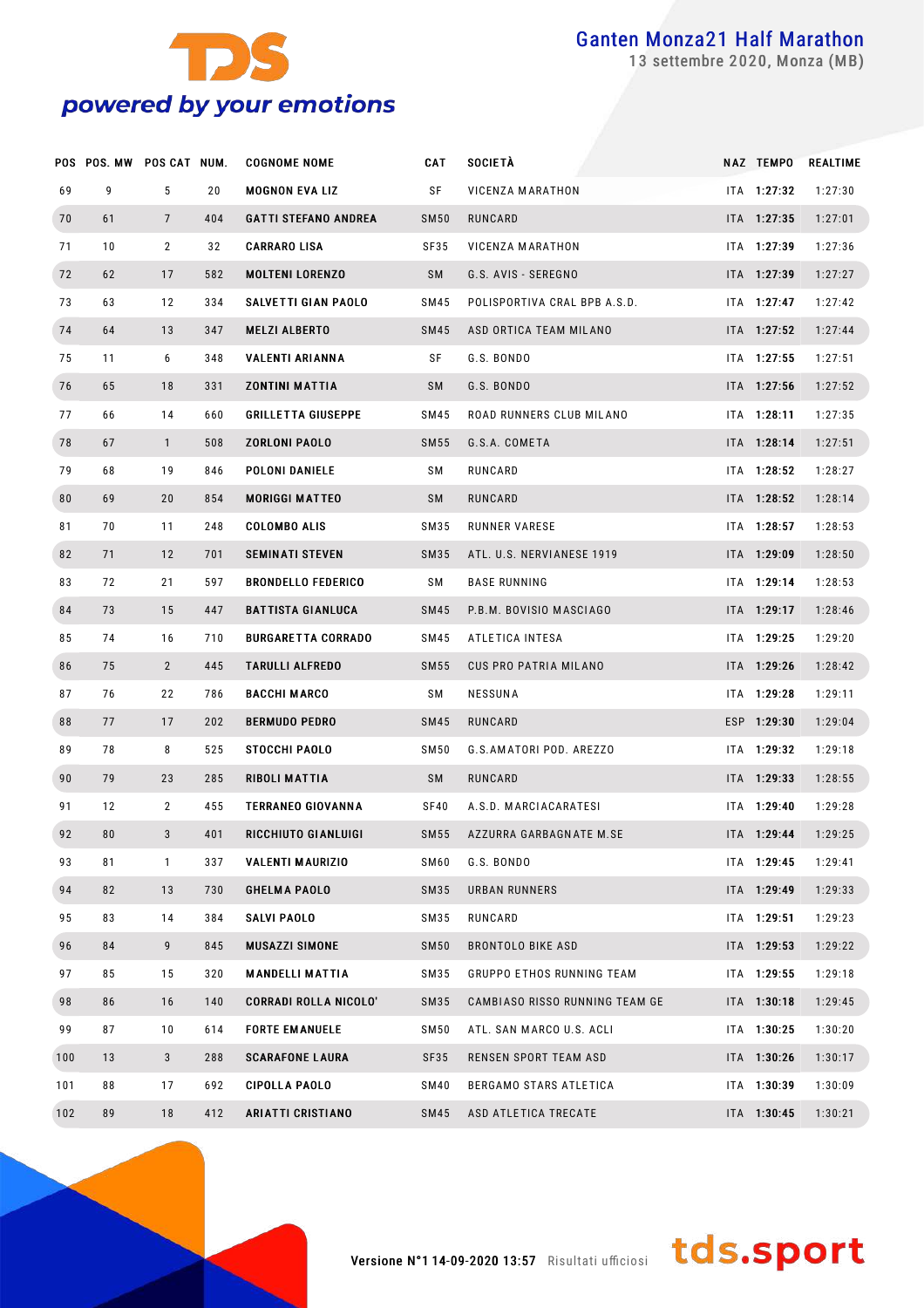

settembre 2020, Monza (MB)

|     | POS POS. MW POS CAT NUM. |                |     | <b>COGNOME NOME</b>                 | CAT              | <b>SOCIETÀ</b>                 |             | NAZ TEMPO REALTIME |
|-----|--------------------------|----------------|-----|-------------------------------------|------------------|--------------------------------|-------------|--------------------|
| 103 | 14                       | 3              | 838 | <b>MAJER DANIELA</b>                | SF45             | ROMANO RUNNING                 | ITA 1:30:54 | 1:30:13            |
| 104 | 90                       | 19             | 837 | <b>PANDINI ROBERTO</b>              | SM45             | ROMANO RUNNING                 | ITA 1:30:54 | 1:30:14            |
| 105 | 91                       | 20             | 570 | <b>CENTRA GAETANO</b>               | SM45             | ATL. DI LUMEZZANE              | ITA 1:30:58 | 1:30:51            |
| 106 | 92                       | 18             | 526 | <b>BRANCHINI LUCA</b>               | <b>SM40</b>      | RUNCARD                        | ITA 1:31:03 | 1:30:37            |
| 107 | 93                       | 21             | 362 | <b>MOLTENI CHRISTIAN</b>            | SM45             | RUNCARD                        | ITA 1:31:23 | 1:30:55            |
| 108 | 94                       | 19             | 617 | <b>CORBETTA LUCA</b>                | SM40             | S.G.M. FORZA E CORAGGIO        | ITA 1:31:24 | 1:31:18            |
| 109 | 95                       | 20             | 581 | <b>FRAU SIMONE GIUSEPPE</b>         | SM40             | SORESINA RUNNING CLUB          | ITA 1:31:25 | 1:31:08            |
| 110 | 96                       | 22             | 341 | PASOTTI CRISTIANO                   | SM45             | G.S. ZELOFORAMAGNO             | ITA 1:31:27 | 1:31:13            |
| 111 | 97                       | 23             | 875 | <b>FERRAROTTO ROBERTO</b>           | SM45             | ATLETICRALS2-TEATRO ALLA SCALA | ITA 1:31:45 | 1:31:05            |
| 112 | 98                       | 21             | 247 | <b>TONELOTTI GRECCO JOSE CARLOS</b> | SM40             | RUNCARD                        | ITA 1:32:06 | 1:31:41            |
| 113 | 99                       | 22             | 308 | <b>MARINO TIZIANO</b>               | SM40             | SPORT&FITNESS SRL SSD          | ITA 1:32:17 | 1:32:09            |
| 114 | 15                       | $\overline{7}$ | 568 | <b>COSTAMAGNA CHIARA</b>            | SF               | ATL. MONDOVI'-ACQUA S.BERNARDO | ITA 1:32:20 | 1:31:52            |
| 115 | 100                      | $\mathbf{1}$   | 884 | POZZI MATTEO                        | JM               | ATL. 87 - OGGIONO              | ITA 1:32:46 | 1:31:45            |
| 116 | 101                      | 17             | 169 | <b>SALA PAOLO MARCO LUCA</b>        | SM35             | MONZA MARATHON TEAM - A.S.D.   | ITA 1:32:48 | 1:32:15            |
| 117 | 102                      | 24             | 303 | <b>ANDREOZZI CIRO</b>               | SM45             | G.S. ZELOFORAM AGNO            | ITA 1:32:49 | 1:32:35            |
| 118 | 103                      | 18             | 274 | PEZZIMENTI SIMONE                   | SM35             | A.S.D. CIRCUITO RUNNING        | ITA 1:32:49 | 1:32:14            |
| 119 | 104                      | 11             | 442 | ROTA MIRCO LUIGI                    | SM <sub>50</sub> | TEAM OTC SSD ARL               | ITA 1:32:50 | 1:32:45            |
| 120 | 105                      | 23             | 278 | <b>GATTINI DANIELE</b>              | <b>SM40</b>      | RUNNERS CAPRIOLESE             | ITA 1:32:50 | 1:32:01            |
| 121 | 106                      | 12             | 627 | <b>MILESI OSVALDO</b>               | SM <sub>50</sub> | S.CLUB LIB. SESTO              | ITA 1:32:50 | 1:32:18            |
| 122 | 107                      | 24             | 539 | <b>GIARAMIDA GIUSEPPE</b>           | <b>SM40</b>      | LA MICHETTA                    | ITA 1:32:55 | 1:32:27            |
| 123 | 108                      | 13             | 200 | <b>TESTA MAURIZIO</b>               | SM50             | RUNNERS CAPRIOLESE             | ITA 1:33:12 | 1:32:22            |
| 124 | 109                      | 25             | 536 | <b>BERRINI ALESSANDRO</b>           | SM45             | A TEAM TRIATHLON ASD           | ITA 1:33:26 | 1:33:03            |
| 125 | 110                      | 25             | 586 | <b>MORANTE ILARIO</b>               | SM40             | <b>BRONTOLO BIKE ASD</b>       | ITA 1:33:30 | 1:32:29            |
| 126 | 111                      | 24             | 157 | LIMENTATO ALESSANDRO GIUSEPP        | <b>SM</b>        | RUNCARD                        | ITA 1:33:32 | 1:33:10            |
| 127 | 112                      | 26             | 433 | <b>FULCINI ALESSANDRO</b>           | SM40             | G.P. QUADRIFOGLIO              | ITA 1:33:32 | 1:32:42            |
| 128 | 113                      | 26             | 146 | <b>SFERRA ANTONIO</b>               | SM45             | POL.UNICREDIT CIRCOLO MILANO   | ITA 1:33:44 | 1:33:06            |
| 129 | 114                      | 19             | 888 | <b>SAMBO ROBERTO</b>                | SM35             | S.CLUB LIB. SESTO              | ITA 1:33:46 | 1:32:52            |
| 130 | 115                      | 4              | 51  | <b>FRAVOLINI ANGELO</b>             | SM55             | AMATORI ATL. CASORATE S.       | ITA 1:34:01 | 1:33:49            |
| 131 | 116                      | 27             | 52  | <b>MORO PIERPAOLO</b>               | SM45             | <b>OSTUNI RUNNER'S</b>         | ITA 1:34:01 | 1:33:56            |
| 132 | 117                      | 27             | 403 | <b>DANI DAVIDE</b>                  | <b>SM40</b>      | GRUPPO PODISTICO MELZO A.S.D.  | ITA 1:34:03 | 1:33:52            |
| 133 | 118                      | 28             | 553 | <b>FABBRICATORE ALESSANDRO</b>      | SM40             | TIGER SPORT RUNNING TEAM ASD   | ITA 1:34:07 | 1:33:42            |
| 134 | 16                       | 4              | 326 | <b>CAGLIANI MONICA</b>              | SF35             | G.P. I GAMBER DE CUNCURESS     | ITA 1:34:07 | 1:33:54            |
| 135 | 119                      | 14             | 474 | <b>CREMONESI ANGELO</b>             | <b>SM50</b>      | RUNCARD                        | ITA 1:34:11 | 1:33:46            |
| 136 | 120                      | 25             | 689 | <b>ARROBBIO ANDREA</b>              | <b>SM</b>        | A.S.D. GATE-CRAL INPS          | ITA 1:34:15 | 1:34:00            |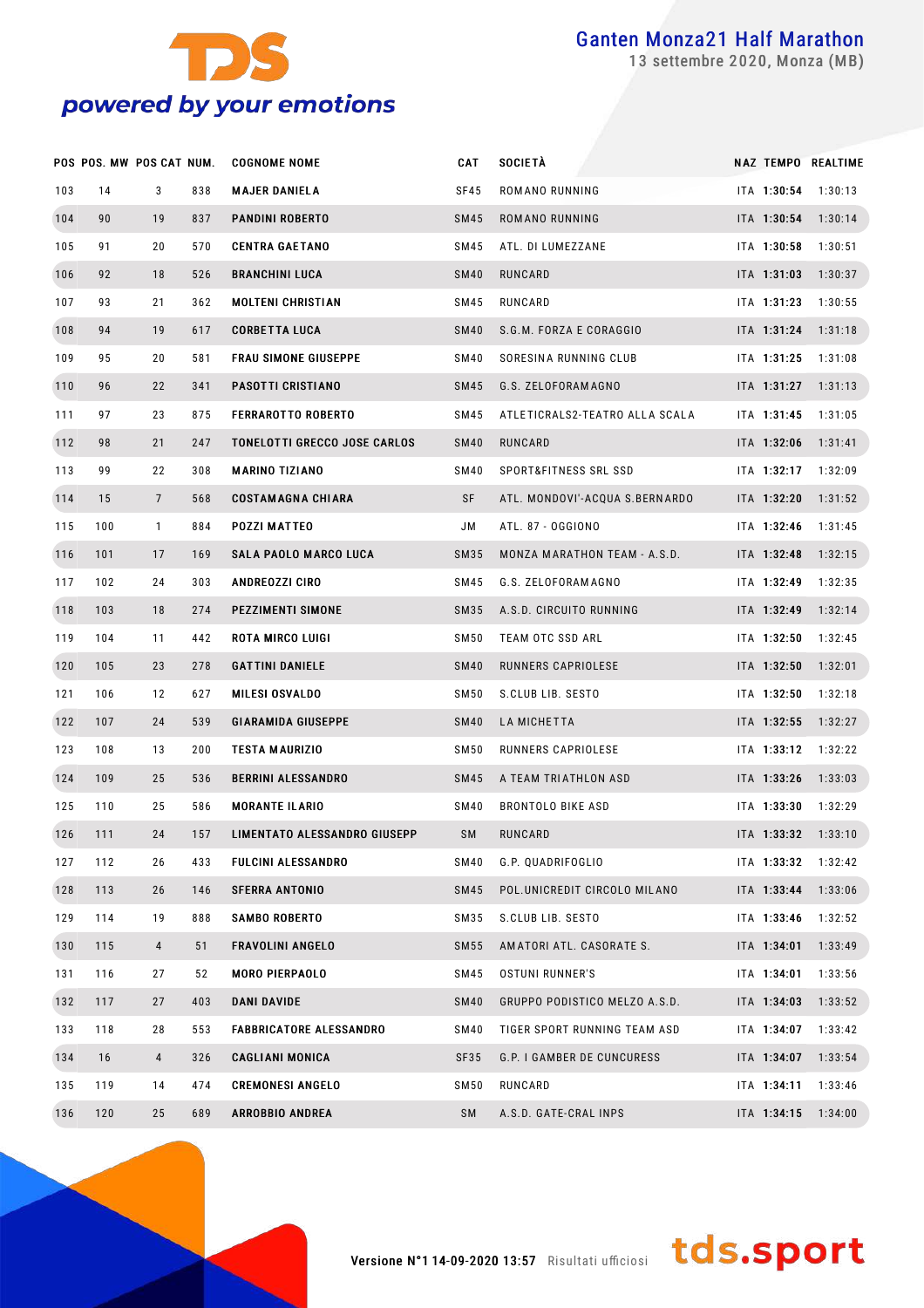

settembre 2020, Monza (MB)

|     | POS POS. MW POS CAT NUM. |              |     | <b>COGNOME NOME</b>          | CAT         | <b>SOCIETÀ</b>                 |             | NAZ TEMPO REALTIME |
|-----|--------------------------|--------------|-----|------------------------------|-------------|--------------------------------|-------------|--------------------|
| 137 | 121                      | 15           | 865 | RICCARDI EM ANUELE           | SM50        | URBAN RUNNERS                  | ITA 1:34:22 | 1:34:04            |
| 138 | 122                      | 28           | 671 | <b>CANTABONI MASSIMO</b>     | SM45        | <b>STRALENO</b>                | ITA 1:34:22 | 1:33:28            |
| 139 | 123                      | 29           | 691 | <b>MORA MANUEL</b>           | SM40        | RUNCARD                        | ITA 1:34:26 | 1:34:18            |
| 140 | 124                      | 29           | 163 | <b>BESANA ALBERTO ANGELO</b> | SM45        | U.P. MISSAGLIA                 | ITA 1:34:41 | 1:34:20            |
| 141 | 125                      | 30           | 913 | <b>POZZATO FEDERICO</b>      | SM40        | ASD GRUPPO PODISTI PORTO TOLLE | ITA 1:34:45 | 1:34:39            |
| 142 | 126                      | 20           | 199 | TENGATTINI MATTEO            | SM35        | RUNNERS CAPRIOLESE             | ITA 1:34:45 | 1:33:55            |
| 143 | 127                      | 31           | 207 | <b>BASILE CLAUDIO</b>        | SM40        | RUNCARD                        | ITA 1:34:54 | 1:34:07            |
| 144 | 128                      | 32           | 151 | <b>ERBA EDOARDO</b>          | <b>SM40</b> | MONZA MARATHON TEAM - A.S.D.   | ITA 1:34:57 | 1:34:23            |
| 145 | 17                       | 3            | 894 | DE VECCHI GIUDITTA           | SF40        | URBAN RUNNERS                  | ITA 1:34:58 | 1:34:39            |
| 146 | 129                      | 16           | 165 | <b>CASIRAGHI GILBERTO</b>    | <b>SM50</b> | A.L.S. CREMELLA                | ITA 1:35:06 | 1:34:11            |
| 147 | 18                       | 5            | 339 | <b>TORRICELLI SILVIA</b>     | SF35        | CIRC.RICREATIVO CITTANOVA      | ITA 1:35:12 | 1:34:18            |
| 148 | 130                      | 30           | 843 | <b>MORETTI MAURO</b>         | SM45        | RUNCARD                        | ITA 1:35:15 | 1:34:32            |
| 149 | 131                      | 21           | 282 | <b>FORNARA DAVIDE</b>        | SM35        | A.S.D. CIRCUITO RUNNING        | ITA 1:35:16 | 1:34:19            |
| 150 | 132                      | 31           | 877 | <b>CATTANEO MARCO</b>        | SM45        | AZZURRA GARBAGNATE M.SE        | ITA 1:35:18 | 1:34:57            |
| 151 | 133                      | 32           | 366 | FERRARIO EMILIO MARIA        | SM45        | G.P. MARCIATORI COGLIATE       | ITA 1:35:22 | 1:35:05            |
| 152 | 134                      | 22           | 500 | <b>RENDINA ANTONIO</b>       | SM35        | P.B.M. BOVISIO MASCIAGO        | ITA 1:35:23 | 1:34:30            |
| 153 | 135                      | 33           | 351 | <b>RESTELLI PAOLO</b>        | SM45        | 5 CASCINE CISLAGO              | ITA 1:35:28 | 1:34:48            |
| 154 | 136                      | 23           | 830 | <b>SCIMONE MARIO</b>         | SM35        | RUNCARD                        | ITA 1:35:31 | 1:35:25            |
| 155 | 137                      | 33           | 681 | DATTARO GIACOMO              | SM40        | G.P. QUADRIFOGLIO              | ITA 1:35:32 | 1:34:41            |
| 156 | 138                      | 34           | 134 | <b>DONADONI MATTEO</b>       | SM45        | RUNCARD                        | ITA 1:35:36 | 1:34:36            |
| 157 | 139                      | 34           | 291 | LONGHI LUCA                  | SM40        | RUNCARD                        | ITA 1:35:56 | 1:35:40            |
| 158 | 140                      | 35           | 322 | <b>MENEGATTO DANIELE</b>     | <b>SM40</b> | RUNCARD                        | ITA 1:36:00 | 1:35:08            |
| 159 | 19                       | $\mathbf{1}$ | 60  | <b>GUZZI MARIA CRISTINA</b>  | SF50        | ATL. SAN MARCO U.S. ACLI       | ITA 1:36:03 | 1:36:02            |
| 160 | 141                      | 24           | 359 | <b>VILLAROSA MATTEO</b>      | SM35        | POL. BESANESE                  | ITA 1:36:16 | 1:36:03            |
| 161 | 142                      | 17           | 298 | <b>CARRERA EGIDIO</b>        | <b>SM50</b> | EUROATLETICA 2002              | ITA 1:36:31 | 1:36:14            |
| 162 | 143                      | 35           | 313 | <b>FINATTI GIUSEPPE</b>      | SM45        | EUROATLETICA 2002              | ITA 1:36:37 | 1:36:20            |
| 163 | 144                      | 25           | 170 | <b>BRUNI DAVIDE</b>          | SM35        | RUNCARD                        | ITA 1:36:42 | 1:35:51            |
| 164 | 145                      | 18           | 880 | <b>FOSSATI TIZIANO</b>       | <b>SM50</b> | ASD RUN LIFE                   | ITA 1:36:43 | 1:35:58            |
| 165 | 146                      | 19           | 462 | <b>VIGLIERO DANIELE</b>      | SM50        | ATL. MONDOVI'-ACQUA S.BERNARDO | ITA 1:36:48 | 1:36:20            |
| 166 | 147                      | 36           | 664 | <b>FAZIO MARCO</b>           | <b>SM40</b> | <b>TEAM OTC SSD ARL</b>        | ITA 1:36:51 | 1:36:31            |
| 167 | 148                      | 37           | 323 | <b>SANGERMANI ANDREA</b>     | SM40        | AMATORI ATL. CASORATE S.       | ITA 1:36:59 | 1:36:52            |
| 168 | 149                      | 38           | 849 | <b>COLETTI MATTEO</b>        | <b>SM40</b> | G.P. QUADRIFOGLIO              | ITA 1:37:01 | 1:36:06            |
| 169 | 150                      | 39           | 267 | RUFFA IVANO                  | SM40        | ATLETICA CINISELLO             | ITA 1:37:05 | 1:36:38            |
| 170 | 151                      | 26           | 626 | <b>GIANNOTTI ANDREA</b>      | SM35        | S.CLUB LIB. SESTO              | ITA 1:37:10 | 1:36:38            |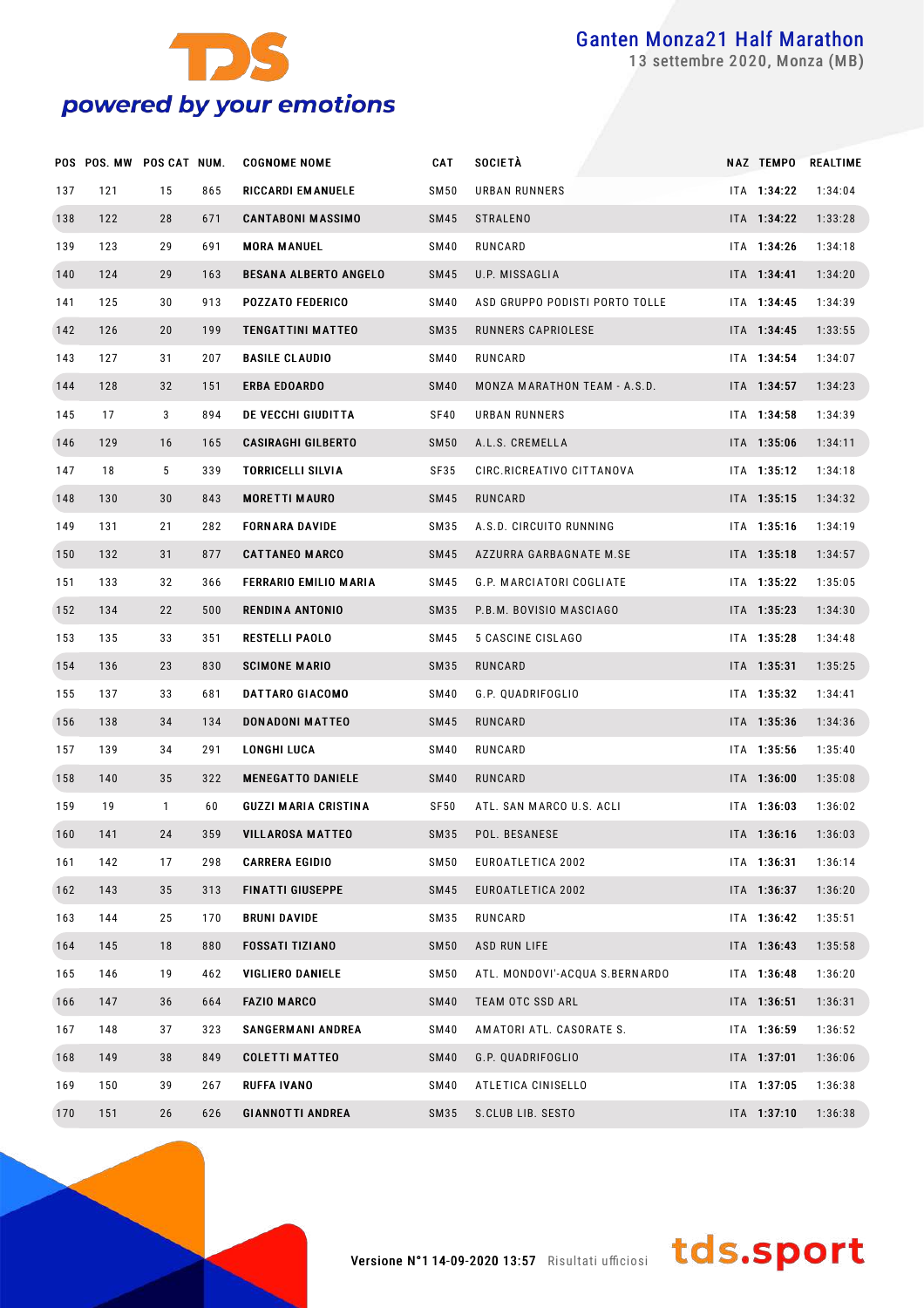

settembre 2020, Monza (MB)

|     | POS POS. MW POS CAT NUM. |                |     | <b>COGNOME NOME</b>         | CAT              | SOCIETÀ                          | NAZ TEMPO     | REALTIME |
|-----|--------------------------|----------------|-----|-----------------------------|------------------|----------------------------------|---------------|----------|
| 171 | 152                      | 36             | 368 | <b>ENRICO BERNA</b>         | SM45             | ATLETICA CINISELLO               | ITA 1:37:12   | 1:36:23  |
| 172 | 153                      | $\overline{2}$ | 194 | <b>PAVAN GIANCARLO</b>      | SM <sub>60</sub> | RUNNERS DESIO                    | ITA 1:37:16   | 1:36:33  |
| 173 | 154                      | 37             | 54  | <b>CALO' ANTONIO</b>        | SM45             | ATL. SAN MARCO U.S. ACLI         | ITA 1:37:16   | 1:37:04  |
| 174 | 155                      | 38             | 431 | PELLICONE DEMETRIO          | SM45             | RUNCARD                          | ITA 1:37:18   | 1:36:58  |
| 175 | 156                      | 20             | 332 | <b>GEROSA PIETRO IVANO</b>  | SM50             | MULTISPORT CANTU' 2012           | ITA 1:37:27   | 1:37:03  |
| 176 | 157                      | 26             | 242 | <b>CARAFA COHEN GIORGIO</b> | SM               | RUNCARD                          | ITA 1:37:43   | 1:36:46  |
| 177 | 158                      | 40             | 353 | <b>ABBATANTUONO GAETANO</b> | SM40             | ATLETICA MONOPOLI                | ITA 1:37:45   | 1:37:15  |
| 178 | 159                      | 21             | 841 | <b>DOMANTE PAOLO</b>        | <b>SM50</b>      | URBAN RUNNERS                    | ITA 1:37:55   | 1:37:38  |
| 179 | 160                      | 39             | 385 | <b>BRAGIERI MATTEO</b>      | SM45             | RUNCARD                          | ITA 1:37:56   | 1:37:04  |
| 180 | 161                      | 22             | 357 | <b>MARIANI MARCO</b>        | <b>SM50</b>      | EUROATLETICA 2002                | ITA 1:37:56   | 1:37:39  |
| 181 | 20                       | 4              | 855 | VICCARI DANIELA             | SF40             | BERGAMO STARS ATLETICA           | ITA 1:37:57   | 1:37:27  |
| 182 | 162                      | 27             | 268 | <b>VASONE LUCA</b>          | SM               | MONZA MARATHON TEAM - A.S.D.     | ITA 1:38:05   | 1:37:30  |
| 183 | 163                      | 28             | 584 | <b>DELLA FONTE RODRIGO</b>  | SM               | RUNCARD                          | BRA 1:38:07   | 1:37:26  |
| 184 | 21                       | $\overline{2}$ | 434 | VICARDI GIUSEPPINA          | SF <sub>50</sub> | CLUB PANTERA ROSA                | ITA 1:38:15   | 1:37:34  |
| 185 | 164                      | 23             | 555 | <b>GALLINA MASSIMO</b>      | SM50             | <b>STRALENO</b>                  | ITA 1:38:15   | 1:37:21  |
| 186 | 165                      | 40             | 328 | <b>BIFFI MARCO</b>          | SM45             | RUNCARD                          | ITA 1:38:16   | 1:37:37  |
| 187 | 166                      | 41             | 354 | <b>MURGIA EFISIO</b>        | SM45             | ASD ORTICA TEAM MILANO           | $ITA$ 1:38:19 | 1:37:54  |
| 188 | 167                      | 41             | 543 | ROVEDA MASSIMILIANO         | <b>SM40</b>      | $\sim$                           | ITA 1:38:25   | 1:37:57  |
| 189 | 22                       | 4              | 495 | <b>REGONESI PATRIZIA</b>    | SF45             | RUNCARD                          | ITA 1:38:30   | 1:38:23  |
| 190 | 168                      | 27             | 155 | <b>LOCATELLI MIRCKO</b>     | SM35             | RUNCARD                          | ITA 1:38:31   | 1:38:09  |
| 191 | 169                      | 42             | 57  | <b>MANDAGLIO GIUSEPPE</b>   | SM45             | G.S. A.CONSOLINI CERMENATE       | ITA 1:38:32   | 1:38:29  |
| 192 | 170                      | 24             | 703 | <b>CALDERONI DAVIDE</b>     | <b>SM50</b>      | G.P. MARCIATORI COGLIATE         | ITA 1:38:39   | 1:38:21  |
| 193 | 171                      | 3              | 260 | <b>STABILE FRANCO</b>       | SM60             | ASD AVIS OGGIONO                 | ITA 1:38:44   | 1:38:42  |
| 194 | 172                      | 29             | 478 | <b>GADLER ALAN</b>          | SM               | ASD RUN LIFE                     | ITA 1:38:45   | 1:37:55  |
| 195 | 173                      | 28             | 414 | <b>SPACCAPELO LUCA</b>      | SM35             | PASSO CAPPONI ASD                | ITA 1:38:53   | 1:38:03  |
| 196 | 174                      | 29             | 406 | <b>DOGA STEFANO</b>         | SM35             | RUNNERS DESIO                    | ITA 1:39:07   | 1:38:23  |
| 197 | 23                       | 3              | 59  | <b>GUATTA CRISTINA</b>      | SF50             | 101 RUNNING ASD                  | ITA 1:39:08   | 1:39:07  |
| 198 | 175                      | 42             | 444 | PIZZELLI LUCA               | <b>SM40</b>      | URBAN RUNNERS                    | ITA 1:39:10   | 1:38:47  |
| 199 | 176                      | 43             | 607 | RIZZETTO ANTONELLO CARLO    | SM45             | <b>GRUPPO ETHOS RUNNING TEAM</b> | ITA 1:39:11   | 1:38:34  |
| 200 | 177                      | 30             | 133 | <b>LUI LUCA</b>             | SM               | RUNCARD                          | ITA 1:39:12   | 1:38:36  |
| 201 | 178                      | 44             | 538 | PALAZZO CARLO               | SM45             | A.S.D. PODISTICA TORINO          | ITA 1:39:16   | 1:38:55  |
| 202 | 179                      | 43             | 333 | <b>TANSI MARCO</b>          | <b>SM40</b>      | RUNCARD                          | ITA 1:39:20   | 1:38:46  |
| 203 | 180                      | 4              | 58  | <b>BASSANESI ANDREA</b>     | SM60             | G.S. ZELOFORAM AGNO              | ITA 1:39:21   | 1:39:20  |
| 204 | 181                      | 30             | 309 | <b>MOMINI ALESSANDRO</b>    | SM35             | RUNCARD                          | ITA 1:39:30   | 1:39:23  |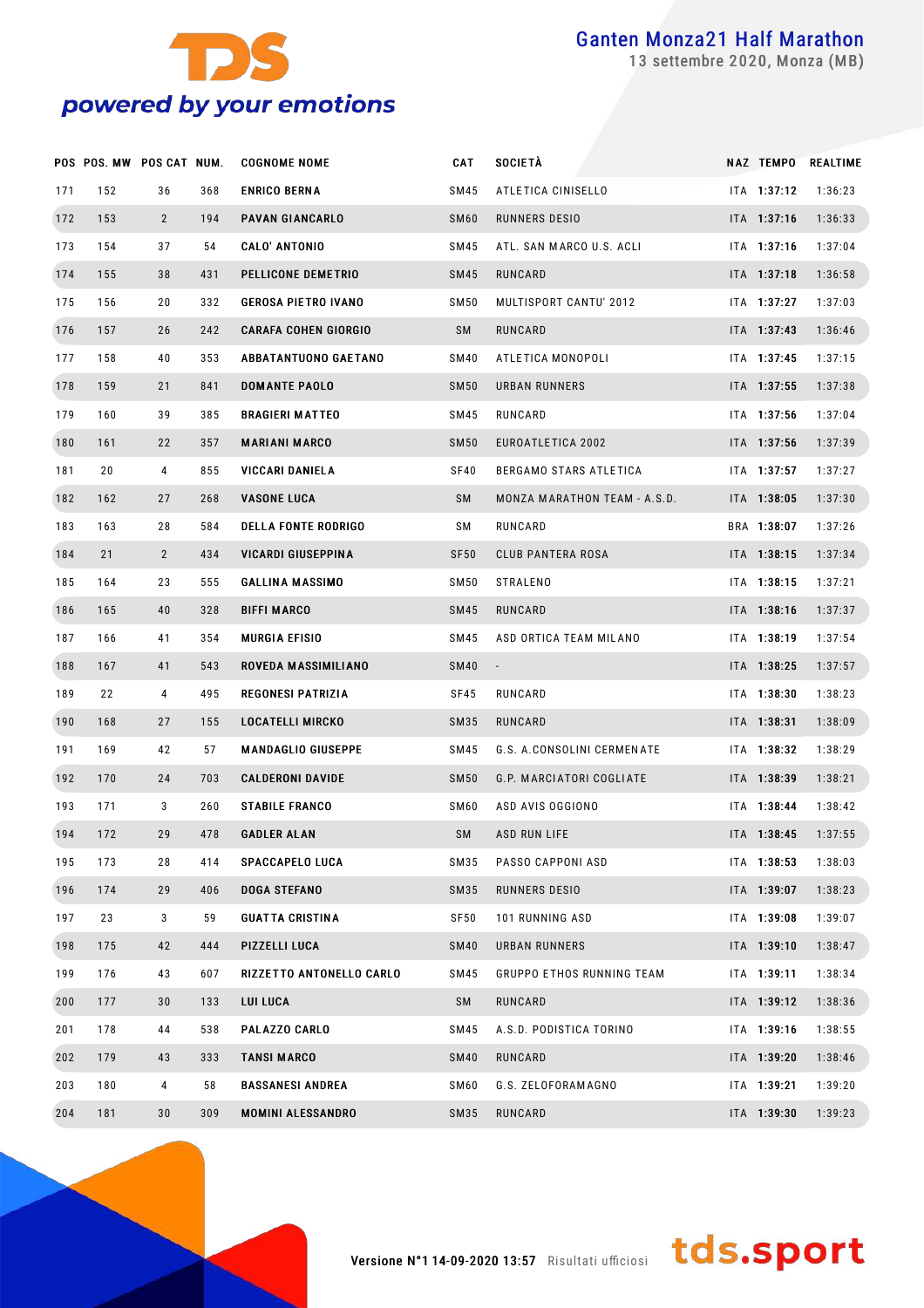

settembre 2020, Monza (MB)

|     | POS POS. MW POS CAT NUM. |                |     | <b>COGNOME NOME</b>             | CAT         | <b>SOCIETÀ</b>                   |             | NAZ TEMPO REALTIME |
|-----|--------------------------|----------------|-----|---------------------------------|-------------|----------------------------------|-------------|--------------------|
| 205 | 182                      | 45             | 361 | <b>MATTEUCCI MARCO</b>          | SM45        | RUNCARD                          | ITA 1:39:40 | 1:39:27            |
| 206 | 183                      | 5              | 853 | <b>DAVIN SERGIO</b>             | SM 55       | RUNCARD                          | ITA 1:39:52 | 1:38:46            |
| 207 | 184                      | 46             | 669 | <b>GANDOLFI ANTONIO</b>         | SM45        | RUNCARD                          | ITA 1:39:53 | 1:39:30            |
| 208 | 185                      | 25             | 628 | <b>DICORATO MICHELE</b>         | <b>SM50</b> | S.CLUB LIB. SESTO                | ITA 1:39:54 | 1:39:22            |
| 209 | 186                      | 26             | 649 | <b>VERDERIO ENRICO</b>          | SM 50       | AMICI DELLO SPORT BRIOSCO-MI     | ITA 1:39:56 | 1:39:23            |
| 210 | 187                      | 44             | 522 | LIONETTI NICOLA                 | <b>SM40</b> | ATL. VIRTUS SENAGO               | ITA 1:39:58 | 1:38:58            |
| 211 | 188                      | 27             | 217 | <b>RECCHIA EMANUELE</b>         | SM50        | POL.UNICREDIT CIRCOLO MILANO     | ITA 1:40:02 | 1:39:43            |
| 212 | 189                      | 45             | 815 | <b>GIANNUZZO GIANLUCA</b>       | <b>SM40</b> | RUNCARD                          | ITA 1:40:06 | 1:39:29            |
| 213 | 190                      | 47             | 514 | <b>VALSECCHI MANUELE GIANNI</b> | SM45        | RUNCARD                          | ITA 1:40:08 | 1:39:27            |
| 214 | 191                      | 48             | 440 | ALESSANDRINI ANDREA             | SM45        | <b>BUMBASINA RUN</b>             | ITA 1:40:08 | 1:39:28            |
| 215 | 192                      | 31             | 573 | <b>TERRACCIANO ANTONIO</b>      | SΜ          | DK RUNNERS MILANO                | ITA 1:40:13 | 1:39:15            |
| 216 | 193                      | 49             | 670 | <b>CIRILLO DOMENICO</b>         | SM45        | RUNCARD                          | ITA 1:40:14 | 1:39:53            |
| 217 | 194                      | 50             | 560 | ROGNONI EUGENIO                 | SM45        | MONZA MARATHON TEAM - A.S.D.     | ITA 1:40:16 | 1:39:42            |
| 218 | 195                      | $\overline{2}$ | 590 | <b>CITTERIO JACOPO</b>          | PM          | RUNCARD                          | ITA 1:40:19 | 1:39:45            |
| 219 | 196                      | 6              | 22  | <b>CESANA FERDINANDO</b>        | SM 55       | ASD AVIS OGGIONO                 | ITA 1:40:40 | 1:40:22            |
| 220 | 197                      | 46             | 225 | <b>GENTILI GRAZIANO</b>         | <b>SM40</b> | VERDE PISELLO GROUP MILANO       | ITA 1:40:43 | 1:40:14            |
| 221 | 198                      | 28             | 336 | <b>MARINO MARCO</b>             | SM 50       | MARCIATORI SAN GIORGIO           | ITA 1:40:49 | 1:40:38            |
| 222 | 199                      | 32             | 548 | <b>CUNANAN GENESIS</b>          | SM          | RUNCARD                          | PHI 1:40:53 | 1:40:34            |
| 223 | 200                      | 29             | 892 | <b>GIANNINI CARLO</b>           | <b>SM50</b> | RUNCARD                          | ITA 1:41:03 | 1:40:34            |
| 224 | 24                       | 8              | 696 | ROGGIERO ALESSIA                | SF          | RUNCARD                          | ITA 1:41:07 | 1:40:58            |
| 225 | 201                      | 30             | 638 | <b>BERETTA ROBERTO</b>          | SM 50       | MONZA MARATHON TEAM - A.S.D.     | ITA 1:41:12 | 1:40:30            |
| 226 | 202                      | $\overline{7}$ | 147 | <b>GENTILI ALFREDO</b>          | SM 55       | <b>GRUPPO PODISTI CIARLASCHI</b> | ITA 1:41:20 | 1:40:33            |
| 227 | 203                      | 51             | 216 | <b>DANIELE IVAN</b>             | SM45        | RUNCARD                          | ITA 1:41:23 | 1:41:15            |
| 228 | 204                      | 31             | 224 | <b>MOROCUTTI ANDREA MICHELE</b> | <b>SM50</b> | RUNCARD                          | ITA 1:41:25 | 1:40:59            |
| 229 | 25                       | 5              | 56  | <b>ANGELINI FRANCESCA</b>       | SF45        | VENUS TRIATHLON ACADEMY SSDARL   | ITA 1:41:36 | 1:41:35            |
| 230 | 205                      | 47             | 825 | <b>ROSSETTI ROBERTO</b>         | <b>SM40</b> | ROAD RUNNERS CLUB MILANO         | ITA 1:41:36 | 1:40:44            |
| 231 | 206                      | 32             | 891 | <b>CORBETTA VALENTINO</b>       | <b>SM50</b> | RUNNERS DESIO                    | ITA 1:41:38 | 1:41:24            |
| 232 | 207                      | 8              | 312 | <b>GIACHERO ROBERTO</b>         | <b>SM55</b> | <b>MARATONETI GENOVESI</b>       | ITA 1:41:53 | 1:41:03            |
| 233 | 208                      | 33             | 874 | <b>MAGNI CARLO</b>              | <b>SM50</b> | LA RECASTELLO RADICI GROUP       | ITA 1:41:59 | 1:41:47            |
| 234 | 26                       | 5 <sup>5</sup> | 373 | <b>ROVERSI NICOLETTA</b>        | SF40        | ATLETICA CINISELLO               | ITA 1:42:05 | 1:41:51            |
| 235 | 209                      | 31             | 220 | <b>BASSANI FABIO</b>            | SM35        | MERATE ATLETICA PROMOLINE        | ITA 1:42:08 | 1:41:45            |
| 236 | 210                      | 48             | 641 | DI STEFANO DANIELE              | <b>SM40</b> | RUNCARD                          | ITA 1:42:10 | 1:41:34            |
| 237 | 211                      | 49             | 392 | <b>MAGGI STEFANO</b>            | <b>SM40</b> | G.P. AVIS PAVIA                  | ITA 1:42:17 | 1:41:40            |
| 238 | 212                      | 33             | 685 | DE CANIO GIROLAMO               | SM          | ATLETICA INTESA                  | ITA 1:42:18 | 1:41:50            |

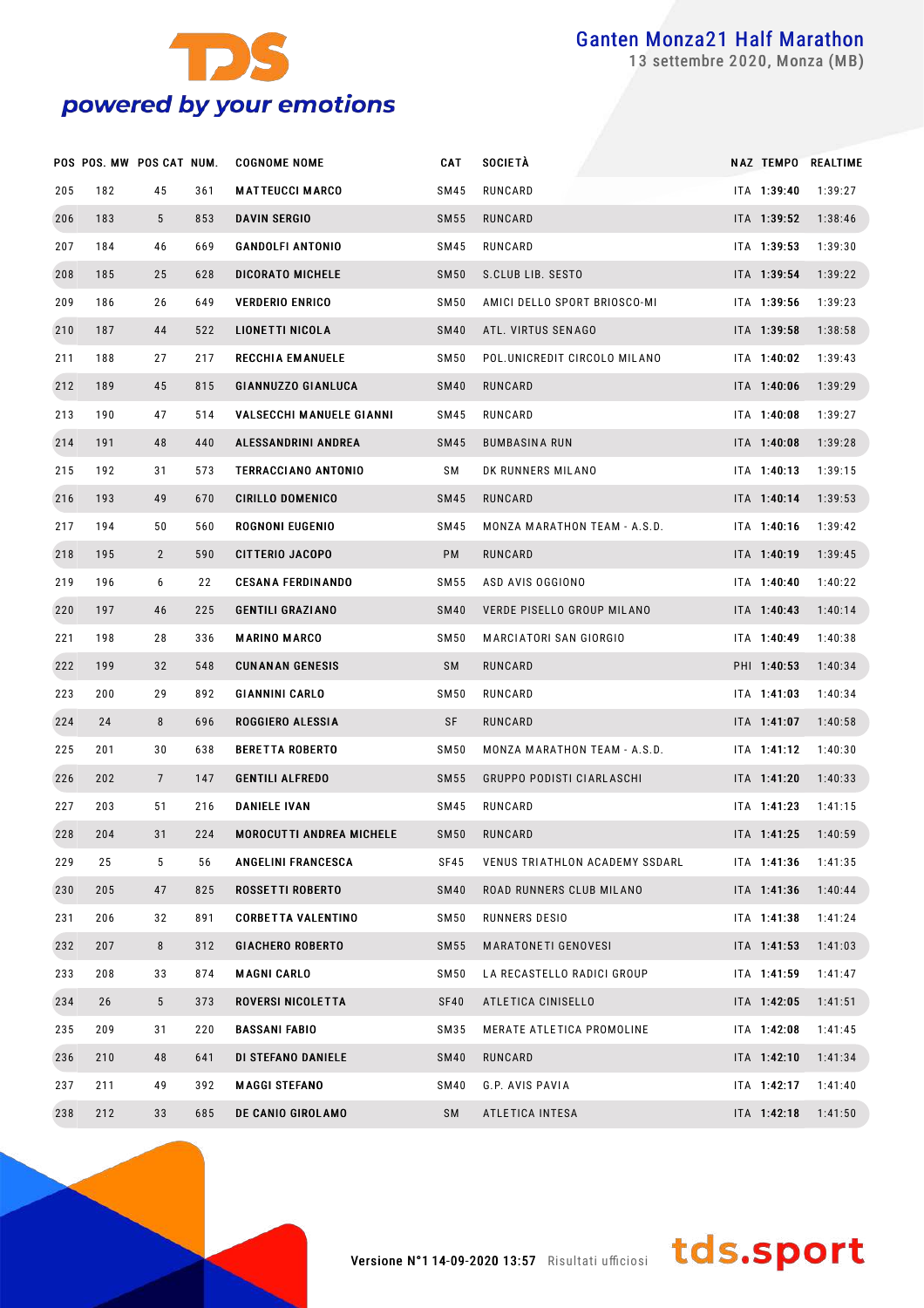

settembre 2020, Monza (MB)

|     | POS POS. MW POS CAT NUM. |                |     | <b>COGNOME NOME</b>             | <b>CAT</b>       | <b>SOCIETÀ</b>                | <b>NAZ TEMPO</b> | REALTIME |
|-----|--------------------------|----------------|-----|---------------------------------|------------------|-------------------------------|------------------|----------|
| 239 | 213                      | 32             | 380 | <b>MAMO GIOVANNI</b>            | SM35             | RUNCARD                       | ITA 1:42:20      | 1:42:03  |
| 240 | 214                      | 52             | 223 | <b>MAIOCCHI DIEGO</b>           | SM45             | VERDE PISELLO GROUP MILANO    | ITA 1:42:24      | 1:42:03  |
| 241 | 215                      | 33             | 501 | BRIVIO DARIO                    | SM35             | RUNCARD                       | ITA 1:42:24      | 1:41:30  |
| 242 | 216                      | 53             | 443 | <b>BOCCHI MATTEO</b>            | SM45             | G.P. QUADRIFOGLIO             | ITA 1:42:27      | 1:41:35  |
| 243 | 217                      | 54             | 344 | GALLI MICHELE                   | SM45             | TRIATHLON DUATHLON CREMONA    | ITA 1:42:30      | 1:41:44  |
| 244 | 27                       | 6              | 343 | <b>GHIDINI PATRIZIA</b>         | SF45             | TRIATHLON DUATHLON CREMONA    | ITA 1:42:30      | 1:41:44  |
| 245 | 218                      | 55             | 156 | NEGRI GIOVANNI BATTISTA         | SM45             | AMATORI LECCO                 | ITA 1:42:33      | 1:42:06  |
| 246 | 219                      | 5              | 187 | <b>AMBROSETTI ALDO</b>          | SM <sub>60</sub> | VERDE PISELLO GROUP MILANO    | ITA 1:42:36      | 1:41:49  |
| 247 | 220                      | 56             | 800 | <b>LEONE FRANCESCO</b>          | SM45             | ALMOSTHERE ASD                | ITA 1:42:39      | 1:42:13  |
| 248 | 221                      | 34             | 244 | <b>CONFALONIERI CLAUDIO</b>     | <b>SM50</b>      | URBAN RUNNERS                 | ITA 1:42:40      | 1:42:19  |
| 249 | 222                      | 35             | 799 | <b>ROMANO' MICHEL</b>           | SM 50            | ALMOSTHERE ASD                | ITA 1:42:46      | 1:42:04  |
| 250 | 223                      | 36             | 827 | <b>GIRELLI STEFANO</b>          | <b>SM50</b>      | C.B.A. CINISELLO BALSAMO ATL. | ITA 1:42:55      | 1:42:52  |
| 251 | 28                       | 6              | 818 | SAVASTA SILVIA                  | SF40             | <b>BASE RUNNING</b>           | ITA 1:42:59      | 1:42:28  |
| 252 | 224                      | 50             | 588 | <b>MONGUZZI FABIO</b>           | <b>SM40</b>      | 9,92 RUNNING ASD              | ITA 1:43:00      | 1:42:48  |
| 253 | 225                      | 37             | 377 | PAGANO ANTONIO                  | SM 50            | RUNCARD                       | ITA 1:43:05      | 1:42:38  |
| 254 | 226                      | 38             | 378 | <b>GUIDONE FRANCESCO</b>        | <b>SM50</b>      | SSD RCS ACTIVE TEAM A R.L.    | ITA 1:43:09      | 1:43:03  |
| 255 | 227                      | 34             | 402 | <b>BOTTONI ANDREA</b>           | SM35             | <b>CORRERE OLTRE ASD</b>      | ITA 1:43:10      | 1:42:31  |
| 256 | 228                      | 57             | 340 | <b>GOBBO FABIO</b>              | SM45             | <b>TEAM 3 ESSE</b>            | ITA 1:43:15      | 1:42:12  |
| 257 | 229                      | 35             | 245 | <b>MIHAYLOV IVELIN MIHAYLOV</b> | SM35             | RUNCARD                       | ITA 1:43:15      | 1:43:02  |
| 258 | 29                       | $\overline{7}$ | 791 | PERINO SIMONA                   | SF45             | ASD TIGER RUNNING CLUB        | ITA 1:43:18      | 1:42:52  |
| 259 | 230                      | 9              | 674 | <b>BETTEGA STEFANO</b>          | SM 55            | U.S. PRIMIERO ASD             | AUT 1:43:19      | 1:42:34  |
| 260 | 231                      | 36             | 473 | OLIVI SERGIO                    | SM35             | <b>SERGIO</b>                 | ITA 1:43:23      | 1:42:34  |
| 261 | 232                      | 51             | 828 | <b>ROTA SIMONE</b>              | SM40             | G.P. QUADRIFOGLIO             | ITA 1:43:25      | 1:42:33  |
| 262 | 233                      | 58             | 722 | <b>GAZZOLA ALESSANDRO</b>       | SM45             | <b>RUNNERS BERGAMO</b>        | ITA 1:43:27      | 1:42:39  |
| 263 | 30                       | 8              | 457 | <b>BUGATTI ALESSANDRA</b>       | SF45             | MANERANNERS                   | ITA 1:43:38      | 1:42:38  |
| 264 | 234                      | 59             | 596 | <b>MELLONI CRISTIAN</b>         | SM45             | A.S.D. VEGAN RUNNERS          | $ITA$ 1:43:41    | 1:43:03  |
| 265 | 235                      | 34             | 349 | <b>CREMASCHINI SERGIO</b>       | SM               | ATLETICA BRESCIA MARATHON     | ITA 1:43:42      | 1:43:08  |
| 266 | 236                      | 60             | 470 | <b>AZZALIN GIUSEPPE</b>         | SM45             | <b>BIO CORRENDO AVIS</b>      | ITA 1:43:44      | 1:43:26  |
| 267 | 237                      | 10             | 708 | <b>TEBANO DANIELE</b>           | SM 55            | G.S. MONTESTELLA              | ITA 1:43:47      | 1:43:09  |
| 268 | 238                      | 52             | 659 | SCARDINA PAOLO                  | <b>SM40</b>      | RUNCARD                       | ITA 1:43:49      | 1:43:01  |
| 269 | 239                      | 39             | 787 | <b>FIORI MARCO</b>              | SM 50            | RUNCARD                       | ITA 1:43:53      | 1:43:22  |
| 270 | 240                      | 61             | 801 | <b>BALOSSI MASSIMO</b>          | SM45             | ASD POLISPORTIVA ROVINATA     | ITA 1:43:57      | 1:43:49  |
| 271 | 241                      | 62             | 887 | <b>MININNI FRANCESCO</b>        | SM45             | CORRERE OLTRE ASD             | ITA 1:43:58      | 1:43:23  |
| 272 | 31                       | 9              | 919 | SALA VIVIANA                    | SF45             | RUNNERS DESIO                 | ITA 1:44:05      | 1:43:50  |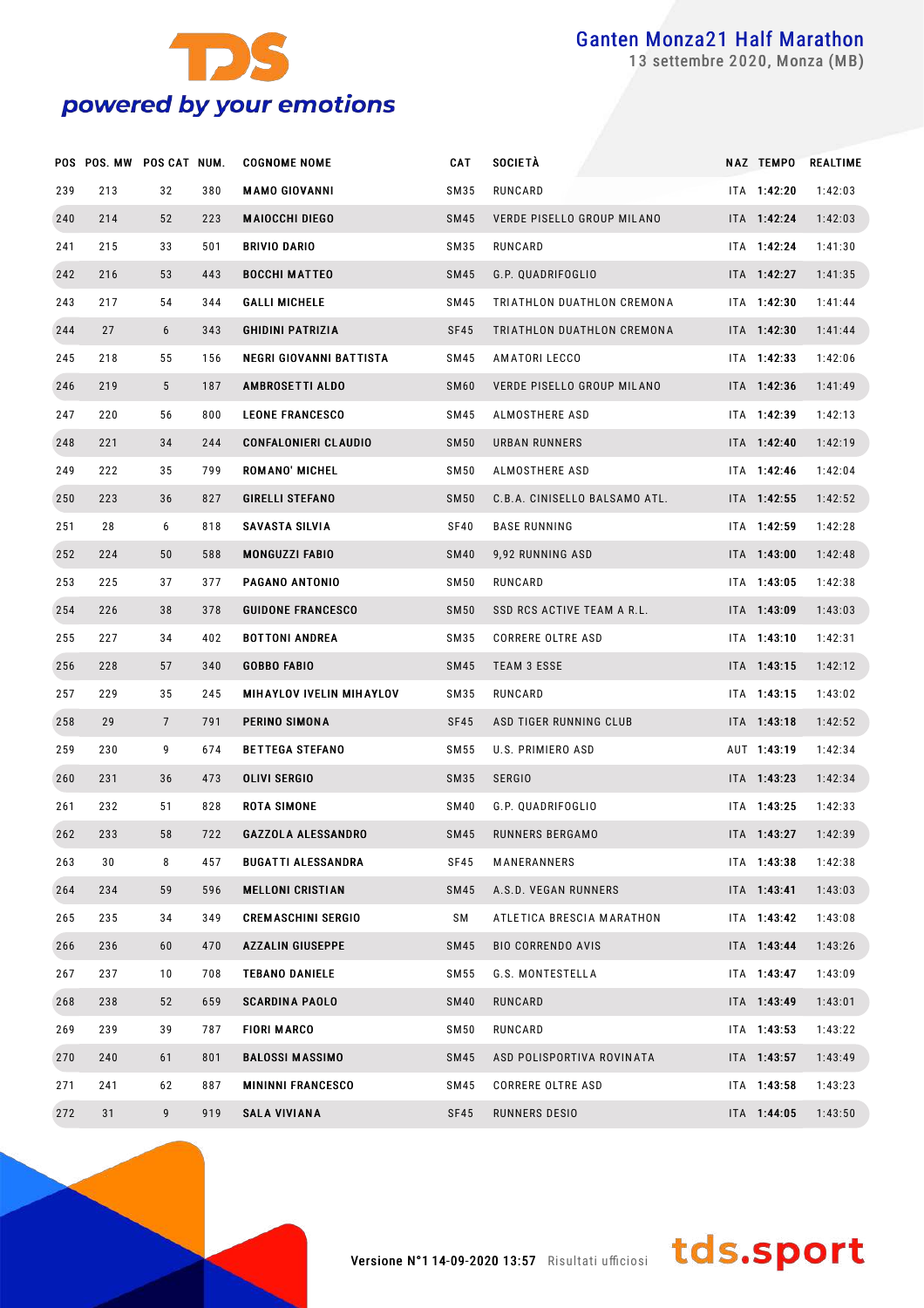

settembre 2020, Monza (MB)

|     | POS POS. MW POS CAT NUM. |    |     | <b>COGNOME NOME</b>         | CAT              | SOCIETÀ                       |             | NAZ TEMPO REALTIME |
|-----|--------------------------|----|-----|-----------------------------|------------------|-------------------------------|-------------|--------------------|
| 273 | 242                      | 11 | 218 | <b>SASSO ROBERTO</b>        | SM 55            | CUS PRO PATRIA MILANO         | ITA 1:44:08 | 1:43:30            |
| 274 | 243                      | 40 | 164 | <b>MAURI MASSIMILIANO</b>   | <b>SM50</b>      | A.L.S. CREMELLA               | ITA 1:44:14 | 1:43:16            |
| 275 | 244                      | 6  | 615 | <b>SCARPINI AURELIO</b>     | SM60             | CUS PRO PATRIA MILANO         | ITA 1:44:19 | 1:43:25            |
| 276 | 245                      | 63 | 136 | <b>BORNATICI EDOARDO</b>    | <b>SM45</b>      | RUNCARD                       | ITA 1:44:20 | 1:43:52            |
| 277 | 246                      | 64 | 861 | DEL PINO LLAUCA JAVIER ELOY | SM45             | RUNCARD                       | PER 1:44:20 | 1:43:25            |
| 278 | 247                      | 12 | 365 | <b>LACONI FRANCO</b>        | <b>SM55</b>      | ROAD RUNNERS CLUB MILANO      | ITA 1:44:23 | 1:44:03            |
| 279 | 248                      | 41 | 428 | ALBERTINELLI PAOLO UGO      | SM 50            | ATLETICA COGNE AOSTA          | ITA 1:44:24 | 1:43:54            |
| 280 | 249                      | 42 | 240 | <b>RIZZA DARIO</b>          | <b>SM50</b>      | ASD GP GARLASCHESE            | ITA 1:44:28 | 1:43:39            |
| 281 | 250                      | 43 | 191 | <b>LEONARDI DANILO</b>      | SM 50            | CANTO DI CORSA                | ITA 1:44:29 | 1:44:11            |
| 282 | 251                      | 44 | 645 | <b>GIBERTI STEFANO</b>      | <b>SM50</b>      | VERDE PISELLO GROUP MILANO    | ITA 1:44:33 | 1:43:38            |
| 283 | 252                      | 45 | 467 | <b>BOSINA MARCO</b>         | <b>SM50</b>      | ATLETICA RUB. F.LLI FRATTINI  | ITA 1:44:36 | 1:43:53            |
| 284 | 253                      | 46 | 619 | SOTTOTETTI UGO              | <b>SM50</b>      | RUNCARD                       | ITA 1:44:44 | 1:44:20            |
| 285 | 254                      | 7  | 684 | <b>SCANSANI MARCO</b>       | SM <sub>60</sub> | RUNNERS BERGAMO               | ITA 1:44:49 | 1:44:35            |
| 286 | 255                      | 47 | 454 | <b>VAGO EMANUELE</b>        | <b>SM50</b>      | ATL. ROVELLASCA               | ITA 1:44:52 | 1:44:34            |
| 287 | 256                      | 48 | 262 | <b>BRAIBANTI LUCA</b>       | SM 50            | RUNCARD                       | ITA 1:44:57 | 1:44:19            |
| 288 | 257                      | 37 | 192 | RANGHETTI SERGIO            | SM35             | RUNNERS CAPRIOLESE            | ITA 1:44:58 | 1:44:06            |
| 289 | 258                      | 65 | 504 | SIRONI LUIGI                | SM45             | URBAN RUNNERS                 | ITA 1:44:58 | 1:44:40            |
| 290 | 259                      | 49 | 67  | <b>TONIATTI ROBERTO</b>     | <b>SM50</b>      | RUNCARD                       | ITA 1:45:00 | 1:41:25            |
| 291 | 260                      | 53 | 601 | <b>RICOTTI ANDREA</b>       | <b>SM40</b>      | ASD MARCIATORI LANDRIANO AVIS | ITA 1:45:00 | 1:44:02            |
| 292 | 261                      | 66 | 206 | <b>PAGNONI MICHELE</b>      | <b>SM45</b>      | RUNCARD                       | ITA 1:45:02 | 1:44:02            |
| 293 | 262                      | 8  | 153 | <b>BONAVENTURA GIUSEPPE</b> | SM <sub>60</sub> | G.T.A. CREMA                  | ITA 1:45:03 | 1:44:32            |
| 294 | 263                      | 67 | 698 | <b>BOTTARELLI DIEGO</b>     | SM45             | RUNCARD                       | ITA 1:45:06 | 1:44:23            |
| 295 | 264                      | 35 | 663 | STACCHETTI ALESSIO LAMBERTO | SM               | PRO PATRIA A.R.C. BUSTO A.    | ITA 1:45:07 | 1:40:58            |
| 296 | 265                      | 38 | 405 | <b>GRANDI MARCO</b>         | SM35             | ASD MARCIATORI LANDRIANO AVIS | ITA 1:45:08 | 1:44:10            |
| 297 | 266                      | 36 | 482 | TROYLI MARCO                | SΜ               | RUNCARD                       | ITA 1:45:11 | 1:44:08            |
| 298 | 267                      | 13 | 616 | <b>TOMASONI MAURIZIO</b>    | <b>SM55</b>      | ATL. PIACENZA                 | ITA 1:45:11 | 1:44:33            |
| 299 | 268                      | 50 | 650 | <b>PACCHETTI DAVIDE</b>     | <b>SM50</b>      | POL. TEAM BRIANZA LISSONE     | ITA 1:45:18 | 1:44:25            |
| 300 | 269                      | 14 | 142 | <b>ASPERTI STEFANO</b>      | <b>SM55</b>      | G.S. ZELOFORAMAGNO            | ITA 1:45:30 | 1:44:30            |
| 301 | 270                      | 68 | 810 | <b>DAPRI GIOVANNI</b>       | <b>SM45</b>      | RUNCARD                       | ITA 1:45:37 | 1:44:29            |
| 302 | 271                      | 54 | 821 | <b>LUNI EMANUELE</b>        | <b>SM40</b>      | RUNCARD                       | ITA 1:45:38 | 1:45:06            |
| 303 | 272                      | 69 | 697 | <b>GIUSTINI STEFANO</b>     | SM45             | RUNCARD                       | ITA 1:45:42 | 1:44:58            |
| 304 | 273                      | 15 | 408 | <b>ZORZI MICHELE</b>        | <b>SM55</b>      | <b>BOOMERANG RUNNERS</b>      | ITA 1:45:52 | 1:45:36            |
| 305 | 274                      | 70 | 214 | <b>ALGAROTTI LUCA</b>       | <b>SM45</b>      | RUNNERS BERGAMO               | ITA 1:46:00 | 1:45:46            |
| 306 | 275                      | 71 | 642 | <b>TAGLIABUE GIUSEPPE</b>   | <b>SM45</b>      | RUNCARD                       | ITA 1:46:03 | 1:45:39            |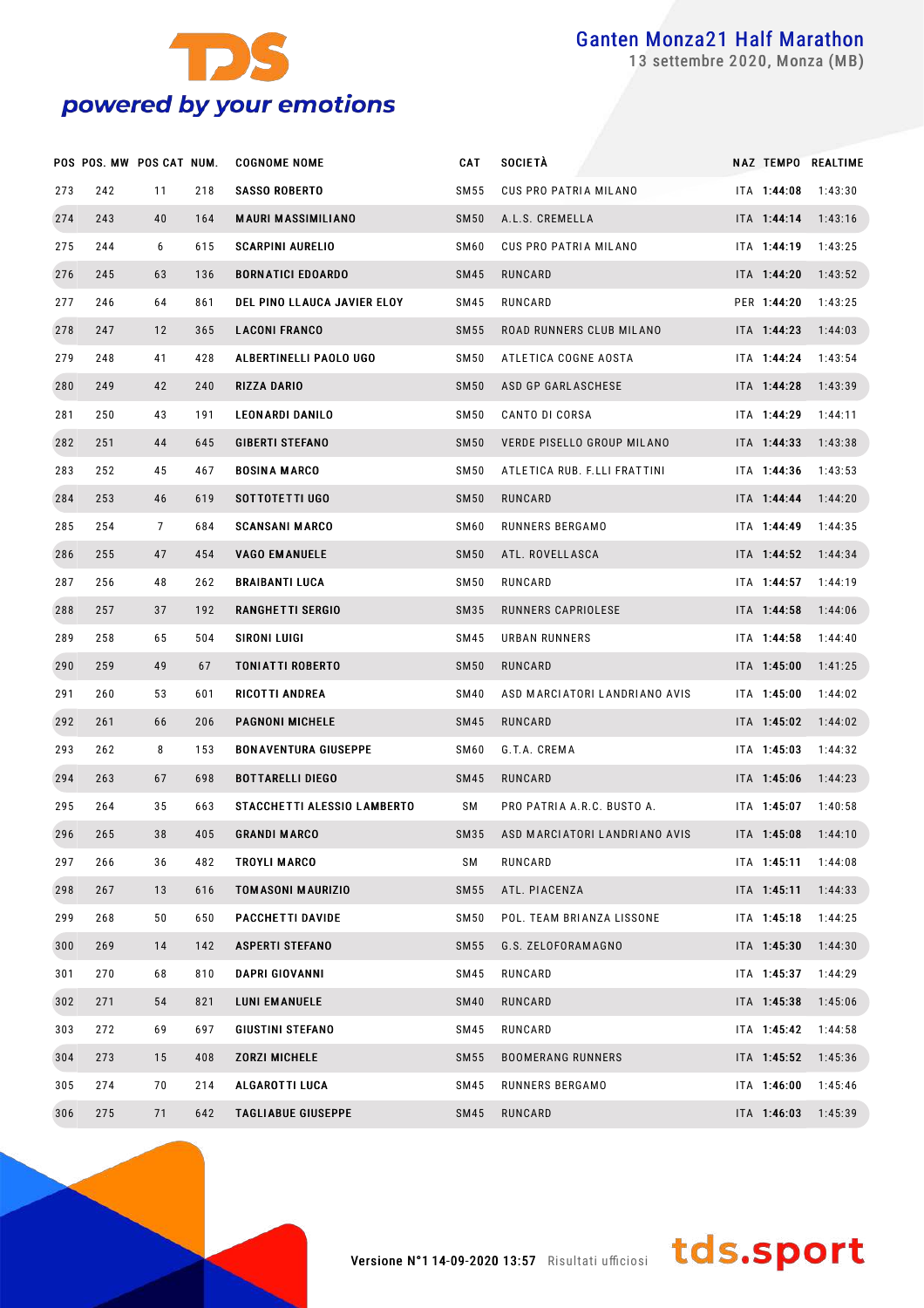

settembre 2020, Monza (MB)

|     | POS POS. MW POS CAT NUM. |    |     | <b>COGNOME NOME</b>               | CAT              | SOCIETÀ                       |             | NAZ TEMPO REALTIME |
|-----|--------------------------|----|-----|-----------------------------------|------------------|-------------------------------|-------------|--------------------|
| 307 | 276                      | 37 | 724 | <b>BROCCHIERI MATTEO SILVANO</b>  | SΜ               | POL. TEAM BRIANZA LISSONE     | ITA 1:46:04 | 1:45:12            |
| 308 | 277                      | 72 | 219 | <b>GIANELLI GIANPIERO</b>         | <b>SM45</b>      | RUNCARD                       | ITA 1:46:05 | 1:45:55            |
| 309 | 278                      | 38 | 817 | ZAMMARINI JOELEN                  | SΜ               | RUNCARD                       | ITA 1:46:07 | 1:45:41            |
| 310 | 279                      | 51 | 116 | <b>ROSSI LUCA</b>                 | <b>SM50</b>      | ATL. PRESEZZO                 | ITA 1:46:08 | 1:45:09            |
| 311 | 280                      | 39 | 557 | <b>PALICA GIUSEPPE</b>            | SM35             | GIUSEPPE PALICA               | ITA 1:46:11 | 1:45:44            |
| 312 | 281                      | 73 | 789 | PIGNATARO GIOVANNI                | SM45             | RUNCARD                       | ITA 1:46:13 | 1:45:18            |
| 313 | 282                      | 52 | 144 | REDAELLI GIANCARLO                | SM 50            | A.S.D. MARCIACARATESI         | ITA 1:46:16 | 1:46:04            |
| 314 | 283                      | 55 | 693 | ZITANI ALESSANDRO                 | <b>SM40</b>      | RUNCARD                       | ITA 1:46:18 | 1:44:50            |
| 315 | 284                      | 53 | 599 | ZITO PAOLO                        | <b>SM50</b>      | ATLETICA SCHIO                | ITA 1:46:26 | 1:46:14            |
| 316 | 285                      | 39 | 319 | <b>MAURI MARTINO</b>              | SM               | RUNCARD                       | ITA 1:46:28 | 1:46:03            |
| 317 | 286                      | 54 | 230 | <b>CERIANI ALBERTO</b>            | SM 50            | ATLETICA 3V                   | ITA 1:46:30 | 1:46:19            |
| 318 | 287                      | 74 | 705 | <b>OGGIONI STEFANO</b>            | SM45             | NUOVA ATLETICA ASTRO          | ITA 1:46:32 | 1:46:00            |
| 319 | 288                      | 16 | 718 | <b>CORNO VALTER</b>               | SM 55            | ASD AVIS OGGIONO              | ITA 1:46:39 | 1:45:48            |
| 320 | 289                      | 75 | 819 | <b>PESSINA MARCO</b>              | SM45             | RUNCARD                       | ITA 1:46:41 | 1:45:58            |
| 321 | 290                      | 76 | 876 | <b>BORGONOVO DANILO</b>           | SM45             | TEAM OTC SSD ARL              | ITA 1:46:44 | 1:45:49            |
| 322 | 291                      | 77 | 459 | PRETTI SIMONE                     | SM45             | G.P. AVIS PAVIA               | ITA 1:46:55 | 1:46:18            |
| 323 | 292                      | 40 | 529 | <b>CEPPI MICHAEL</b>              | SM35             | RUNCARD                       | ITA 1:46:55 | 1:46:31            |
| 324 | 293                      | 55 | 265 | <b>BALDINI DAVIDE</b>             | <b>SM50</b>      | ALZAIA NAVIGLIO RUNNERS       | ITA 1:47:01 | 1:46:41            |
| 325 | 32                       | 9  | 518 | <b>LAMON FRANCESCA</b>            | SF               | A.S. CANTURINA POL. S.MARCO   | ITA 1:47:04 | 1:46:04            |
| 326 | 294                      | 78 | 632 | <b>AMADEI EMILIANO</b>            | SM45             | CUS BERGAMO ATLETICA ASD      | ITA 1:47:04 | 1:46:01            |
| 327 | 295                      | 56 | 452 | <b>MALVESTITI DAVIDE GIUSEPPE</b> | SM <sub>50</sub> | G.S.A. BRUGHERIO              | ITA 1:47:07 | 1:46:52            |
| 328 | 296                      | 9  | 369 | RANCATI LUIGI                     | SM <sub>60</sub> | RUNCARD                       | ITA 1:47:14 | 1:46:22            |
| 329 | 33                       | 10 | 159 | VECCHIO VALERIA ANTONELLA         | SF               | RUNCARD                       | ITA 1:47:16 | 1:46:43            |
| 330 | 297                      | 57 | 152 | <b>ABELA ALESSANDRO</b>           | <b>SM50</b>      | <b>TEAM 3 ESSE</b>            | ITA 1:47:19 | 1:46:14            |
| 331 | 34                       | 11 | 868 | <b>RUSU ANA</b>                   | SF               | G.P. AVIS LOCATE DI TRIULZI   | ROU 1:47:22 | 1:46:37            |
| 332 | 298                      | 17 | 683 | RUOCCO MARCO                      | <b>SM55</b>      | RUNCARD                       | ITA 1:47:31 | 1:47:09            |
| 333 | 299                      | 56 | 435 | <b>BERTOCCHI FEDERICO</b>         | <b>SM40</b>      | RUNCARD                       | ITA 1:47:34 | 1:46:53            |
| 334 | 300                      | 79 | 811 | DICURSI COSIMO                    | <b>SM45</b>      | <b>KOASS MILANO SSARL</b>     | ITA 1:47:35 | 1:46:44            |
| 335 | 301                      | 80 | 635 | <b>MARIANI GABRIELE</b>           | SM45             | MONZA MARATHON TEAM - A.S.D.  | ITA 1:47:41 | 1:46:53            |
| 336 | 302                      | 40 | 213 | <b>CECCHIN MARCO</b>              | SM               | RUNCARD                       | ITA 1:47:42 | 1:46:44            |
| 337 | 303                      | 41 | 666 | <b>KNIGHT FABIO</b>               | SΜ               | RUNCARD                       | ITA 1:47:49 | 1:47:18            |
| 338 | 304                      | 58 | 286 | <b>GUARDONE ALESSANDRO</b>        | <b>SM50</b>      | ROAD RUNNERS CLUB MILANO      | ITA 1:47:50 | 1:47:39            |
| 339 | 305                      | 59 | 166 | <b>TANZI SIMONE</b>               | SM 50            | RUNCARD                       | ITA 1:47:57 | 1:47:02            |
| 340 | 306                      | 18 | 458 | <b>ZIRONI FAUSTO</b>              | <b>SM55</b>      | ATLETICA MDS PANARIAGROUP ASD | ITA 1:48:05 | 1:47:51            |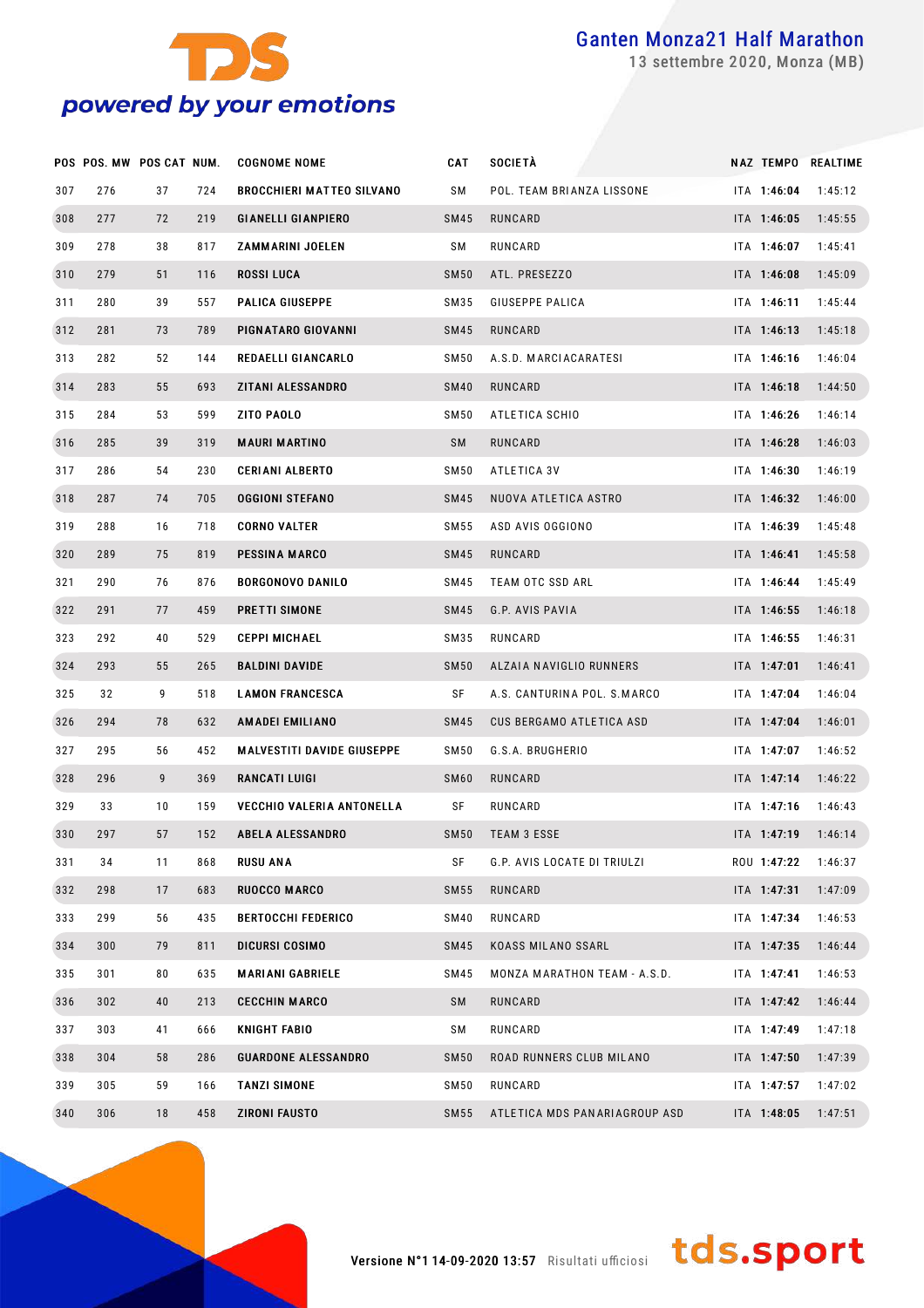

settembre 2020, Monza (MB)

|     | POS POS. MW POS CAT NUM. |              |     | <b>COGNOME NOME</b>           | <b>CAT</b>  | SOCIETÀ                      | <b>NAZ TEMPO</b> | <b>REALTIME</b> |
|-----|--------------------------|--------------|-----|-------------------------------|-------------|------------------------------|------------------|-----------------|
| 341 | 307                      | 81           | 475 | <b>FOSSATI EMANUELE</b>       | SM45        | CUS PRO PATRIA MILANO        | ITA 1:48:17      | 1:48:13         |
| 342 | 308                      | 41           | 668 | <b>SERINO MAURO</b>           | SM35        | RUNCARD                      | ITA 1:48:21      | 1:48:00         |
| 343 | 309                      | 60           | 662 | TROIANO LORENZO               | SM50        | ATLETICA INTESA              | ITA 1:48:24      | 1:47:17         |
| 344 | 35                       | $\mathbf{1}$ | 613 | <b>ZOTTI GIOVANNA</b>         | <b>SF55</b> | ROSA RUNNING TEAM            | ITA 1:48:26      | 1:47:50         |
| 345 | 310                      | 61           | 416 | <b>RASPANTI ANDREA</b>        | SM50        | P.B.M. BOVISIO MASCIAGO      | ITA 1:48:30      | 1:47:39         |
| 346 | 311                      | 82           | 439 | <b>BRANDAZZI CRISTIANO</b>    | SM45        | G.P. CASALESE                | ITA 1:48:32      | 1:48:11         |
| 347 | 312                      | 83           | 612 | DI PAOLO DANIELE              | SM45        | RUNCARD                      | ITA 1:48:39      | 1:48:06         |
| 348 | 313                      | 42           | 135 | <b>SURIANI MARCO</b>          | SM35        | G.S. ZELOFORAMAGNO           | ITA 1:48:40      | 1:48:01         |
| 349 | 314                      | 19           | 866 | ENRIALTI GIANPIERO            | SM 55       | URBAN RUNNERS                | ITA 1:48:48      | 1:48:29         |
| 350 | 315                      | 43           | 521 | <b>VALNEGRI GIUSEPPE</b>      | SM35        | RUNCARD                      | ITA 1:48:54      | 1:43:58         |
| 351 | 316                      | 57           | 281 | <b>IMENEO DOMENICO</b>        | SM40        | PODISTI MASERA' DI PADOVA    | ITA 1:48:56      | 1:44:18         |
| 352 | 317                      | 62           | 623 | <b>SCHIAFFINO ROBERTO</b>     | <b>SM50</b> | ATLETICA LEVANTE             | ITA 1:49:01      | 1:48:57         |
| 353 | 36                       | 7            | 519 | <b>RIVA MARTA</b>             | SF40        | RUNCARD                      | ITA 1:49:29      | 1:48:55         |
| 354 | 37                       | 8            | 399 | <b>MAURI CRISTINA</b>         | <b>SF40</b> | A.S. CANTURINA POL. S.MARCO  | ITA 1:49:32      | 1:49:18         |
| 355 | 318                      | 84           | 711 | <b>BOLPAGNI GIANLUCA</b>      | SM45        | ASD. TEAM ATLETICA GHEDESE   | ITA 1:49:33      | 1:45:24         |
| 356 | 319                      | 85           | 640 | <b>VIRARDI ROBERTO</b>        | SM45        | <b>TEAM 3 ESSE</b>           | ITA 1:49:41      | 1:49:16         |
| 357 | 320                      | 86           | 186 | <b>CARREGARI DAVIDE</b>       | SM45        | TRAGUARDO VOLANTE RACING     | ITA 1:49:48      | 1:49:08         |
| 358 | 321                      | 42           | 150 | <b>GATTA SERGIO</b>           | SM          | RUNNERS CAPRIOLESE           | ITA 1:49:51      | 1:49:01         |
| 359 | 322                      | 58           | 376 | <b>INVERNIZZI FRANCESCO</b>   | SM40        | ROAD RUNNERS CLUB MILANO     | ITA 1:49:54      | 1:49:35         |
| 360 | 323                      | 43           | 564 | <b>GAMBERA SALVATORE LUCA</b> | SM          | RUNCARD                      | ITA 1:50:02      | 1:50:01         |
| 361 | 324                      | 20           | 173 | <b>MERONI EZIO IVANO</b>      | SM 55       | POLISPORTIVA CARUGATW        | ITA 1:50:07      | 1:49:52         |
| 362 | 325                      | 87           | 882 | <b>CANZI IVAN</b>             | SM45        | RUNCARD                      | ITA 1:50:10      | 1:49:38         |
| 363 | 326                      | 59           | 609 | <b>SCOVINO WILLIAM</b>        | SM40        | RUNCARD                      | ITA 1:50:11      | 1:49:54         |
| 364 | 327                      | 10           | 327 | <b>TORRICELLI WERTHER</b>     | SM60        | CIRC.RICREATIVO CITTANOVA    | ITA 1:50:13      | 1:49:17         |
| 365 | 328                      | 21           | 139 | <b>VETTURINI PAOLO</b>        | SM 55       | RUNCARD                      | ITA 1:50:13      | 1:49:50         |
| 366 | 329                      | 22           | 503 | <b>VITALI MAURIZIO</b>        | SM55        | RUNCARD                      | ITA 1:50:16      | 1:49:21         |
| 367 | 330                      | 60           | 355 | <b>DE SANTIS SERGIO</b>       | SM40        | SPORT E BENESSERE ASD        | ITA 1:50:31      | 1:50:07         |
| 368 | 331                      | 23           | 430 | ZAFFARONI GIORGIO             | SM55        | MANERANNERS                  | ITA 1:50:40      | 1:50:36         |
| 369 | 332                      | 61           | 287 | <b>CAZZANIGA MATTEO</b>       | SM40        | A.S.D. MARCIACARATESI        | ITA 1:50:45      | 1:50:02         |
| 370 | 333                      | 63           | 239 | <b>BAZZANI ALESSIO</b>        | <b>SM50</b> | SSD RCS ACTIVE TEAM A R.L.   | ITA 1:50:47      | 1:50:40         |
| 371 | 38                       | 10           | 413 | <b>RUSSO GABRIELLA</b>        | SF45        | A.S. CANTURINA POL. S.MARCO  | ITA 1:50:52      | 1:50:38         |
| 372 | 334                      | 62           | 579 | PETRO' PAOLO                  | SM40        | G.P. S.ANGELA AVIS DESENZANO | ITA 1:50:56      | 1:49:48         |
| 373 | 335                      | 24           | 283 | DE GIACOMO GIOVANNI           | SM 55       | VERDE PISELLO GROUP MILANO   | ITA 1:50:58      | 1:50:37         |
| 374 | 336                      | 64           | 426 | <b>IACONELLI GIANMARIO</b>    | <b>SM50</b> | TEAM OTC SSD ARL             | ITA 1:50:58      | 1:50:23         |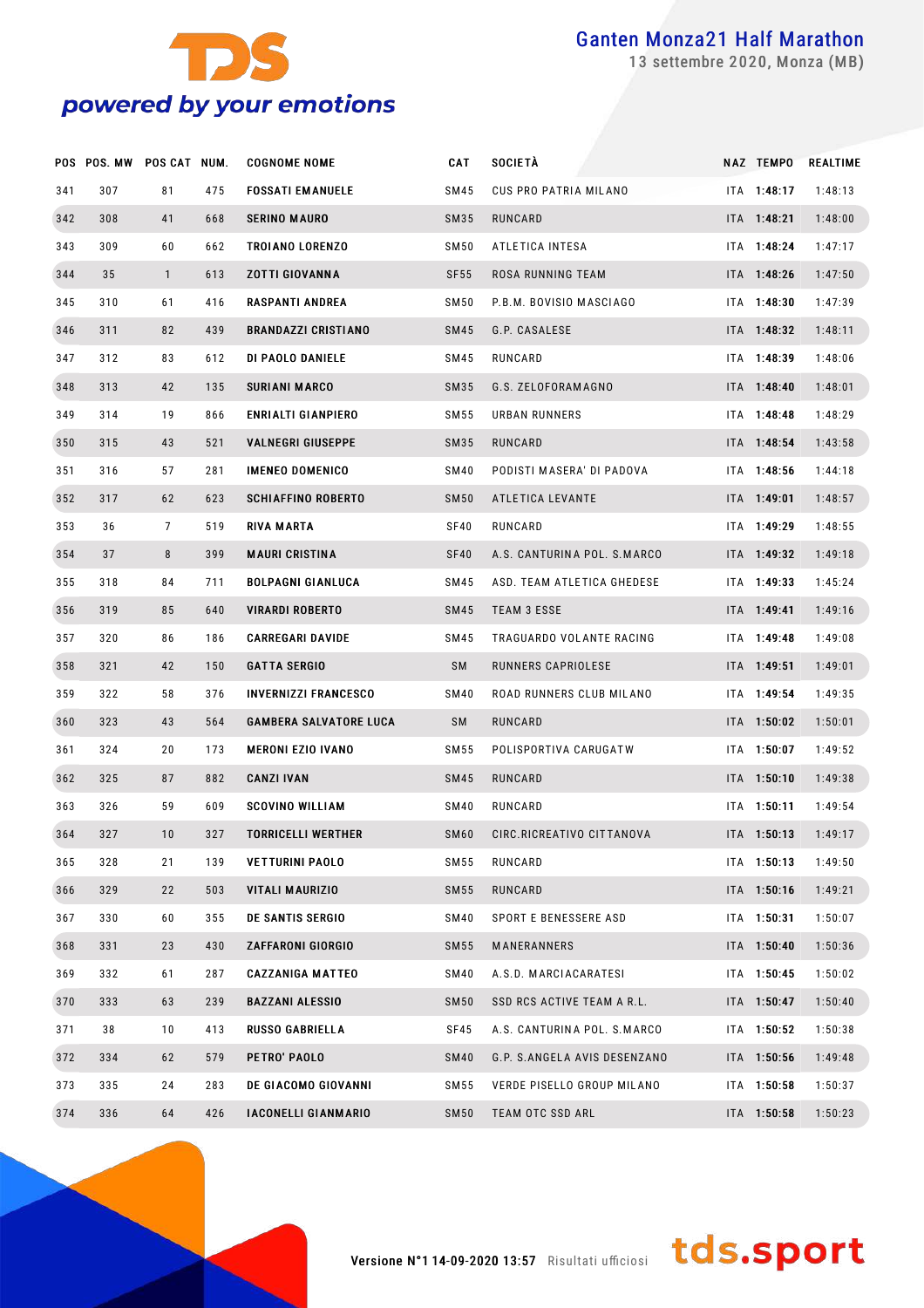

settembre 2020, Monza (MB)

|     | POS POS. MW POS CAT NUM. |              |     | <b>COGNOME NOME</b>            | CAT              | <b>SOCIETÀ</b>                |             | NAZ TEMPO REALTIME |
|-----|--------------------------|--------------|-----|--------------------------------|------------------|-------------------------------|-------------|--------------------|
| 375 | 337                      | 65           | 497 | TIGNONSINI GIANBATTISTA NICOL  | <b>SM50</b>      | RUNCARD                       | ITA 1:50:59 | 1:50:56            |
| 376 | 338                      | 88           | 250 | <b>TUNNO ANDREA</b>            | <b>SM45</b>      | <b>BASE RUNNING</b>           | ITA 1:51:00 | 1:50:37            |
| 377 | 39                       | 4            | 407 | PERNICE MANUELA                | SF50             | <b>CORRO ERGO SUM RUNNERS</b> | ITA 1:51:12 | 1:50:09            |
| 378 | 339                      | 25           | 489 | <b>MARTONE ALFREDO</b>         | <b>SM55</b>      | <b>NAPOLIRUN</b>              | ITA 1:51:13 | 1:50:11            |
| 379 | 40                       | 11           | 510 | <b>MARCHESIN SABRINA</b>       | SF45             | AFV BELTRAME                  | ITA 1:51:14 | 1:51:09            |
| 380 | 41                       | 5            | 511 | <b>DALLAVIA STELLA</b>         | <b>SF50</b>      | POLISPORTIVA AURORA 76 ASD    | ITA 1:51:14 | 1:51:09            |
| 381 | 340                      | 89           | 468 | VISCO ALDO                     | <b>SM45</b>      | P.B.M. BOVISIO MASCIAGO       | ITA 1:51:16 | 1:50:59            |
| 382 | 341                      | 11           | 307 | <b>BRAMBILLA PIERLUIGI</b>     | SM <sub>60</sub> | URBAN RUNNERS                 | ITA 1:51:16 | 1:51:14            |
| 383 | 342                      | 90           | 621 | <b>CODEVILLA GIOVANNI</b>      | <b>SM45</b>      | G.P. AVIS LOCATE DI TRIULZI   | ITA 1:51:16 | 1:50:59            |
| 384 | 343                      | 91           | 374 | <b>BRAMBILLA DAVID</b>         | <b>SM45</b>      | G.P. GORGONZOLA '88           | ITA 1:51:18 | 1:50:46            |
| 385 | 344                      | 44           | 252 | PIETROPAOLO DOMENICO           | SM35             | RUNCARD                       | ITA 1:51:22 | 1:51:11            |
| 386 | 345                      | 63           | 554 | <b>BASSANI MASSIMO</b>         | <b>SM40</b>      | ROMANO RUNNING                | ITA 1:51:31 | 1:50:56            |
| 387 | 346                      | 44           | 212 | NICOLI FILIPPO                 | SΜ               | SPIRITO TRAIL ASD             | ITA 1:51:32 | 1:50:36            |
| 388 | 347                      | 66           | 311 | <b>MARGOLFO CARLO</b>          | <b>SM50</b>      | ATLETICA ALTO LARIO           | ITA 1:51:36 | 1:51:21            |
| 389 | 348                      | $\mathbf{1}$ | 258 | DE MIRO GIANCARLO              | SM65             | RUNCARD                       | ITA 1:51:38 | 1:51:32            |
| 390 | 349                      | 64           | 577 | VITOLO GIOVANNI                | <b>SM40</b>      | VARESE TRIATHLON S.B.R.       | ITA 1:51:45 | 1:51:10            |
| 391 | 350                      | 92           | 823 | <b>D'ANGELA ANDREA</b>         | <b>SM45</b>      | A.L.S. CREMELLA               | ITA 1:51:48 | 1:51:41            |
| 392 | 351                      | $\mathbf{2}$ | 602 | <b>BROCCOLI AROLDO</b>         | SM65             | GOLDEN CLUB RIMINI INTERNAT.  | SMR 1:51:51 | 1:51:39            |
| 393 | 352                      | 65           | 694 | SARACINO ARTURO                | <b>SM40</b>      | RUNCARD                       | ITA 1:51:53 | 1:51:01            |
| 394 | 353                      | 26           | 304 | ARIENTI MAURO                  | SM55             | RUNCARD                       | ITA 1:52:01 | 1:50:54            |
| 395 | 354                      | 67           | 300 | <b>BRACCINI SAURO</b>          | <b>SM50</b>      | LIBERTAS LA TORRE             | ITA 1:52:05 | 1:51:41            |
| 396 | 355                      | 12           | 803 | <b>BASSANI ALESSANDRO</b>      | SM <sub>60</sub> | C.T.L. 3 ATLETICA             | ITA 1:52:10 | 1:48:05            |
| 397 | 356                      | 68           | 565 | DONZELLA GIUSEPPE              | <b>SM50</b>      | LA MICHETTA                   | ITA 1:52:18 | 1:51:46            |
| 398 | 42                       | 9            | 812 | <b>NUGNES GILEMMA</b>          | <b>SF40</b>      | RUNCARD                       | ITA 1:52:27 | 1:52:02            |
| 399 | 357                      | 69           | 707 | OLIVARI PIERLUIGI              | SM50             | G.S. MONTESTELLA              | ITA 1:52:29 | 1:51:51            |
| 400 | 358                      | 70           | 629 | PARTIS CLAUDIO ANGELO          | <b>SM50</b>      | S.CLUB LIB. SESTO             | ITA 1:52:45 | 1:52:33            |
| 401 | 43                       | 12           | 634 | CONDORI OCHOA EULALIA PATRICIA | SF45             | WOMEN IN RUN                  | PER 1:52:52 | 1:52:18            |
| 402 | 359                      | 66           | 652 | <b>CRIPPA SIMONE</b>           | <b>SM40</b>      | RUNCARD                       | ITA 1:52:52 | 1:52:28            |
| 403 | 360                      | 93           | 496 | <b>GUERRA MATTEO</b>           | SM45             | G.P. S.ANGELA AVIS DESENZANO  | ITA 1:52:55 | 1:52:23            |
| 404 | 361                      | 67           | 723 | <b>TONDO EMANUELE</b>          | <b>SM40</b>      | VICENZA MARATHON              | ITA 1:52:57 | 1:52:30            |
| 405 | 362                      | 27           | 132 | <b>GRENDENE GIAN LUCA</b>      | SM55             | UNIONE GIOVANE BIELLA         | ITA 1:52:58 | 1:52:18            |
| 406 | 363                      | 28           | 379 | <b>CAPASSO SALVATORE</b>       | <b>SM55</b>      | MONZA MARATHON TEAM - A.S.D.  | ITA 1:52:59 | 1:52:37            |
| 407 | 364                      | 13           | 241 | <b>CIOCCA ANTONIO</b>          | SM60             | MEDIRUN                       | ITA 1:53:02 | 1:52:42            |
| 408 | 365                      | 68           | 386 | DEL ROSSO ALESSANDRO           | <b>SM40</b>      | RUNCARD                       | ITA 1:53:20 | 1:52:50            |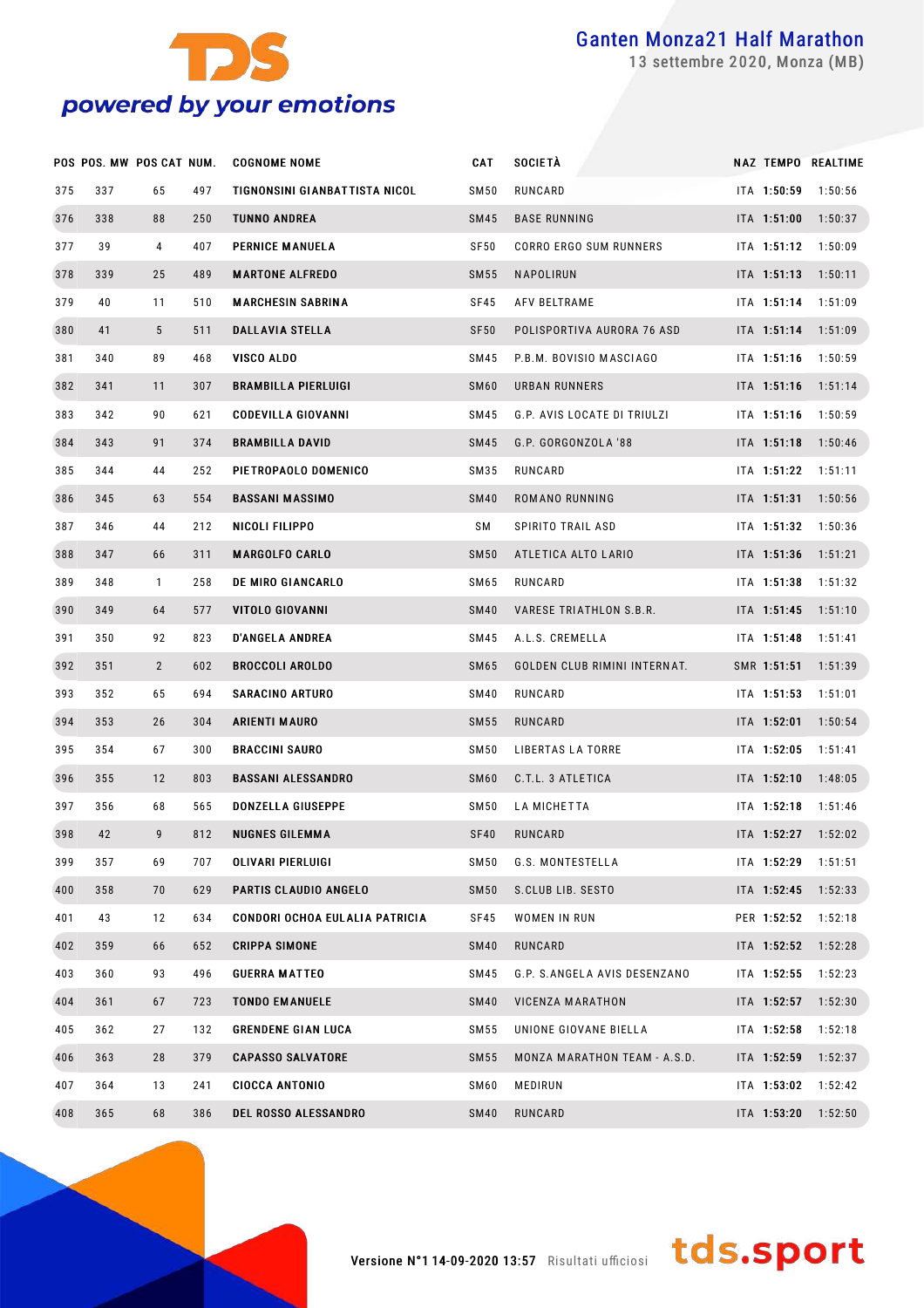

settembre 2020, Monza (MB)

|     | POS POS. MW POS CAT NUM. |                |     | <b>COGNOME NOME</b>               | CAT         | SOCIETÀ                       |             | NAZ TEMPO REALTIME |
|-----|--------------------------|----------------|-----|-----------------------------------|-------------|-------------------------------|-------------|--------------------|
| 409 | 366                      | 29             | 680 | RUDELLO FULVIO                    | SM 55       | POL. TEAM BRIANZA LISSONE     | ITA 1:53:31 | 1:53:10            |
| 410 | 367                      | 45             | 292 | <b>LAMANNA JACOPO</b>             | SM35        | RUNCARD                       | ITA 1:53:40 | 1:52:41            |
| 411 | 368                      | 69             | 804 | <b>BENEDETTI ROBERTO</b>          | SM40        | 9,92 RUNNING ASD              | ITA 1:53:50 | 1:49:47            |
| 412 | 369                      | 70             | 920 | <b>CARBONE MAURO</b>              | <b>SM40</b> | KOASS MILANO SSARL            | ITA 1:53:50 | 1:53:40            |
| 413 | 370                      | 71             | 869 | <b>DONATI ANDREA</b>              | <b>SM50</b> | RUNCARD                       | ITA 1:53:52 | 1:53:33            |
| 414 | 44                       | 10             | 699 | POZZI ILARIA                      | <b>SF40</b> | BERGAMO STARS ATLETICA        | ITA 1:53:58 | 1:53:27            |
| 415 | 371                      | 94             | 604 | <b>BONFANTI CRISTIANO</b>         | SM45        | RUNCURD FIDAL                 | ITA 1:54:01 | 1:53:55            |
| 416 | 372                      | 71             | 162 | <b>MODICA FABIO</b>               | <b>SM40</b> | RUNCARD                       | ITA 1:54:01 | 1:53:45            |
| 417 | 45                       | 11             | 517 | ORZATI LIA                        | <b>SF40</b> | MARATONETI GENOVESI           | ITA 1:54:03 | 1:53:51            |
| 418 | 373                      | 45             | 513 | <b>DALMASSO LUCA</b>              | SM          | RUNCARD                       | ITA 1:54:06 | 1:53:12            |
| 419 | 46                       | 6              | 189 | <b>DURINI PATRIZIA</b>            | <b>SF50</b> | RUNCARD                       | ITA 1:54:08 | 1:53:51            |
| 420 | 374                      | 3              | 256 | <b>BERTOLINI DANILO</b>           | SM65        | ATL. VERBANO                  | ITA 1:54:19 | 1:54:07            |
| 421 | 375                      | 72             | 643 | <b>SCHENAL SANDRO</b>             | <b>SM50</b> | P&C PODISMOECAZZEGGIO         | ITA 1:54:20 | 1:54:17            |
| 422 | 376                      | 73             | 809 | <b>DIANA CARLO</b>                | <b>SM50</b> | IMPOSSIBLE TARGET             | ITA 1:54:25 | 1:53:43            |
| 423 | 377                      | 74             | 808 | <b>COLOSIMO ALBERTO</b>           | SM50        | IMPOSSIBLE TARGET             | ITA 1:54:25 | 1:53:44            |
| 424 | 378                      | 95             | 463 | <b>GALBIATI FILIPPO</b>           | SM45        | TRIATHLON TEAM DOCTORBIKE ASD | ITA 1:54:26 | 1:53:41            |
| 425 | 47                       | 6              | 654 | PIGOZZI MARTA                     | SF35        | G.A.P. SARONNO                | ITA 1:54:34 | 1:54:30            |
| 426 | 379                      | 96             | 509 | <b>CANEVESI DAVIDE</b>            | SM45        | RUNNER VARESE                 | ITA 1:54:35 | 1:53:36            |
| 427 | 380                      | 97             | 388 | <b>ZULIAN ANDREA</b>              | SM45        | MANERANNERS                   | ITA 1:54:40 | 1:53:40            |
| 428 | 381                      | 72             | 158 | <b>IENGO GIOVANNI</b>             | <b>SM40</b> | RUNCARD                       | ITA 1:54:44 | 1:53:55            |
| 429 | 382                      | 73             | 294 | <b>STAURENGHI ANGELO</b>          | SM40        | ATLETICA BRESCIA MARATHON     | ITA 1:54:44 | 1:54:10            |
| 430 | 383                      | 30             | 438 | <b>FALSETTI FABRIZIO</b>          | SM55        | DK RUNNERS MILANO             | ITA 1:54:54 | 1:54:21            |
| 431 | 384                      | 75             | 871 | <b>MONZO MARCO</b>                | SM50        | EUROATLETICA 2002             | ITA 1:55:04 | 1:51:01            |
| 432 | 385                      | 76             | 499 | <b>BARBATTI PAOLO ANGELO</b>      | <b>SM50</b> | <b>ATHLON RUNNERS</b>         | ITA 1:55:05 | 1:54:31            |
| 433 | 386                      | 77             | 606 | <b>SALERNO ALFIO</b>              | SM50        | ASD BUMBASINA RUN             | ITA 1:55:14 | 1:54:53            |
| 434 | 387                      | 98             | 516 | <b>BRAZZELLI LUALDI MATTIA</b>    | SM45        | RUNCARD                       | ITA 1:55:17 | 1:54:20            |
| 435 | 388                      | 14             | 185 | <b>BALDOCCHI ALDO LUIGI MARIO</b> | SM60        | CANOTTIERI MILANO             | ITA 1:55:18 | 1:55:01            |
| 436 | 48                       | $\overline{7}$ | 580 | <b>SEGALINI LAURA</b>             | <b>SF35</b> | <b>ASD PLACENTIA</b>          | ITA 1:55:22 | 1:55:08            |
| 437 | 49                       | 13             | 886 | <b>BELLON ELENA</b>               | SF45        | <b>CORRERE OLTRE ASD</b>      | ITA 1:55:26 | 1:55:23            |
| 438 | 389                      | 46             | 856 | <b>AMBROSIO ANDREA</b>            | SM          | RUNCARD                       | ITA 1:55:28 | 1:55:10            |
| 439 | 390                      | 99             | 137 | <b>CHIARENTIN ENEA</b>            | SM45        | KOASS MILANO SSARL            | ITA 1:55:29 | 1:55:19            |
| 440 | 391                      | 78             | 383 | <b>FAVALE NATALE LEONARDO</b>     | <b>SM50</b> | MONTAGNETTA S SKYRUNNER       | ITA 1:55:30 | 1:55:00            |
| 441 | 392                      | 100            | 236 | <b>COLETTI CRISTIAN</b>           | SM45        | RUNCARD                       | ITA 1:55:32 | 1:54:58            |
| 442 | 393                      | 31             | 653 | PEDRETTI ROBERTO                  | SM 55       | RUNNERS BERGAMO               | ITA 1:55:50 | 1:54:49            |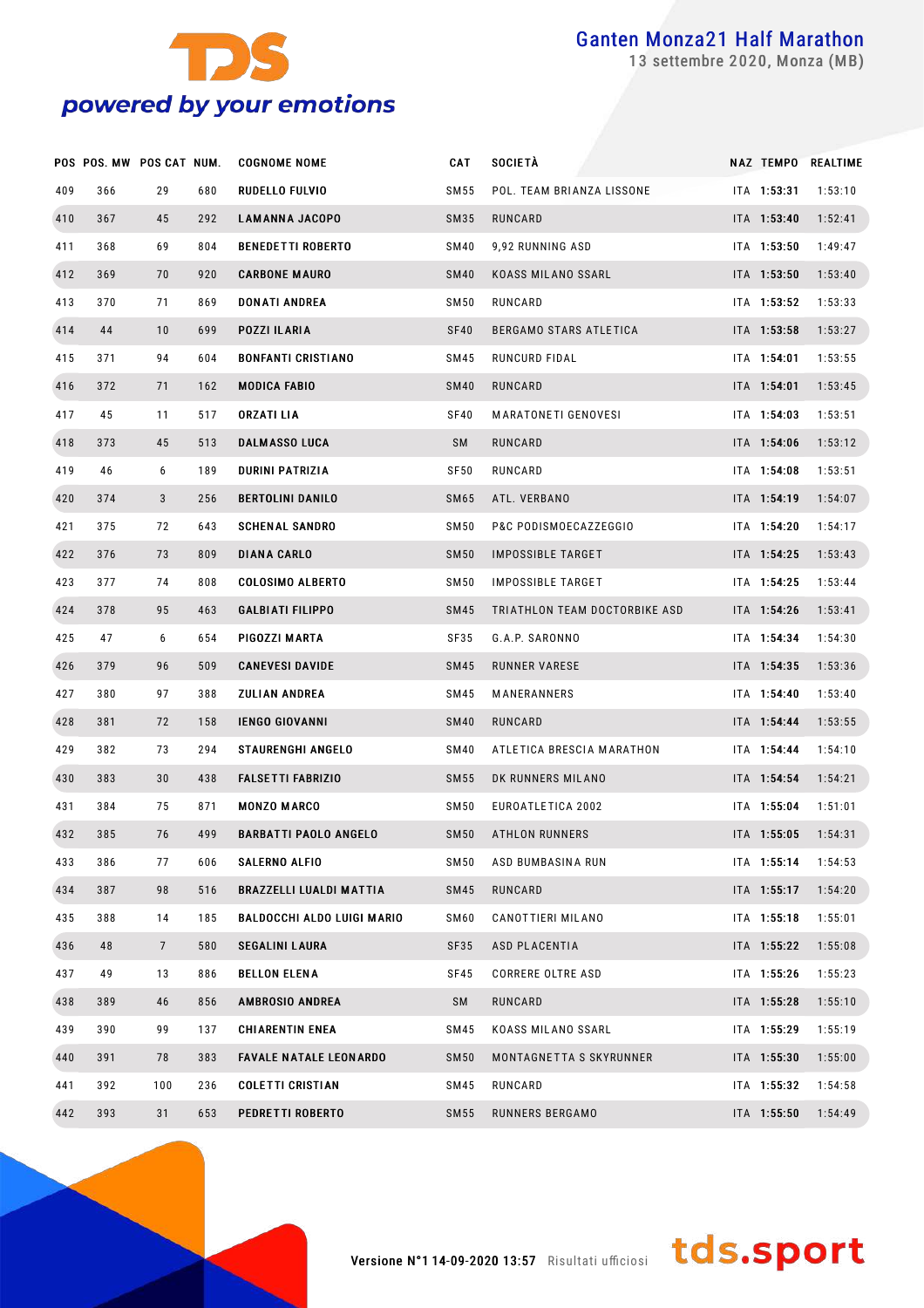

settembre 2020, Monza (MB)

|     | POS POS. MW POS CAT NUM. |              |     | <b>COGNOME NOME</b>             | CAT              | SOCIETÀ                        |             | NAZ TEMPO REALTIME |
|-----|--------------------------|--------------|-----|---------------------------------|------------------|--------------------------------|-------------|--------------------|
| 443 | 394                      | 15           | 203 | <b>GRECO FRANCESCO SALVATOR</b> | SM60             | CIRO' MARINA CHE CORRE         | ITA 1:56:07 | 1:54:59            |
| 444 | 395                      | 101          | 567 | <b>MARINUCCI DANIELE</b>        | SM45             | RUNCARD                        | ITA 1:56:15 | 1:55:25            |
| 445 | 396                      | 79           | 574 | <b>LA ROSA LUCIANO</b>          | SM50             | A.S.D. PODISTICA MESSINA       | ITA 1:56:23 | 1:55:53            |
| 446 | 397                      | 102          | 647 | PAPARELLA FABIO LUIGI           | SM45             | <b>TEAM 3 ESSE</b>             | ITA 1:56:26 | 1:56:02            |
| 447 | 398                      | 47           | 321 | <b>ANGILERI PIETRO</b>          | SΜ               | RUNNERS BERGAMO                | ITA 1:56:26 | 1:56:14            |
| 448 | 50                       | 8            | 396 | LUI MICHELA                     | SF35             | RUNCARD                        | ITA 1:56:28 | 1:55:44            |
| 449 | 399                      | 80           | 625 | <b>GIGANTI RICCARDO</b>         | SM50             | S.CLUB LIB. SESTO              | ITA 1:56:31 | 1:55:41            |
| 450 | 400                      | 74           | 289 | <b>BEOLCHI ANDREA</b>           | <b>SM40</b>      | RUNCARD                        | ITA 1:56:35 | 1:56:20            |
| 451 | 401                      | 32           | 111 | PORCU PIERANTONIO               | SM 55            | RUNCARD                        | ITA 1:56:37 | 1:56:28            |
| 452 | 51                       | 12           | 367 | <b>LAMANUZZI SAMANTA</b>        | <b>SF40</b>      | RUNCARD                        | ITA 1:56:37 | 1:56:04            |
| 453 | 402                      | 103          | 469 | <b>SAGGIN ROBERTO</b>           | SM45             | ATL. LA FORNACE                | ITA 1:56:43 | 1:55:56            |
| 454 | 403                      | 81           | 172 | <b>CALDARIGI LUCA</b>           | <b>SM50</b>      | MONZA MARATHON TEAM - A.S.D.   | ITA 1:56:46 | 1:56:34            |
| 455 | 52                       | $\mathbf{1}$ | 682 | <b>NEGRI PATRIZIA</b>           | SF60             | <b>MARATHON CLUB IMPERIA</b>   | ITA 1:57:04 | 1:57:01            |
| 456 | 404                      | 48           | 491 | DI RENZO ANDREA                 | <b>SM</b>        | RUNCARD                        | ITA 1:57:12 | 1:56:55            |
| 457 | 53                       | 12           | 418 | <b>PARODI VIOLA</b>             | SF               | CAMBIASO RISSO RUNNING TEAM GE | ITA 1:57:14 | 1:56:57            |
| 458 | 405                      | 82           | 421 | <b>SOBACCHI PAOLO</b>           | <b>SM50</b>      | G.P. CASALESE                  | ITA 1:57:24 | 1:57:01            |
| 459 | 406                      | 4            | 566 | <b>MEDONE ENRICO</b>            | SM65             | URBAN RUNNERS                  | ITA 1:57:29 | 1:57:21            |
| 460 | 407                      | 104          | 209 | FILETTI ANTONINO                | SM45             | AZZURRA GARBAGNATE M.SE        | ITA 1:57:29 | 1:57:18            |
| 461 | 408                      | 33           | 257 | <b>IACHINI IVANO</b>            | SM 55            | RUNCARD                        | ITA 1:57:31 | 1:56:23            |
| 462 | 409                      | 34           | 266 | <b>MALBERTI FABRIZIO</b>        | SM55             | RUNCARD                        | ITA 1:57:31 | 1:56:25            |
| 463 | 410                      | 105          | 631 | <b>BASSIS MICHELE</b>           | SM45             | S.CLUB LIB. SESTO              | ITA 1:57:40 | 1:57:33            |
| 464 | 411                      | 106          | 432 | <b>GUARINELLI ROBERTO</b>       | SM45             | RUNCARD                        | ITA 1:57:41 | 1:57:11            |
| 465 | 54                       | 7            | 441 | <b>FRONTINI SILVIA</b>          | SF50             | ASD RUNRIVIERARUN              | ITA 1:57:57 | 1:57:34            |
| 466 | 412                      | 35           | 593 | <b>RIOLDI ALBERTO</b>           | SM55             | <b>RUNCARD</b>                 | ITA 1:58:01 | 1:57:39            |
| 467 | 413                      | 83           | 317 | <b>FORMAGGIO ANTONELLO</b>      | SM50             | A.S.D. OLIMPIA RUNNERS         | ITA 1:58:17 | 1:58:04            |
| 468 | 414                      | 75           | 480 | <b>VENTUROLI FRANCESCO</b>      | <b>SM40</b>      | U.S. SERLE                     | ITA 1:58:27 | 1:58:04            |
| 469 | 415                      | 46           | 381 | <b>IANNANTUONI MARCO</b>        | SM35             | ASD EDISON                     | ITA 1:58:29 | 1:58:24            |
| 470 | 416                      | 16           | 249 | <b>TORRIGLIA FABIO</b>          | SM <sub>60</sub> | MONZA MARATHON TEAM - A.S.D.   | ITA 1:58:31 | 1:57:29            |
| 471 | 417                      | 107          | 143 | <b>SOLARI LORENZO</b>           | SM45             | <b>AGOS 4 RUNNING</b>          | ITA 1:58:31 | 1:58:02            |
| 472 | 418                      | 84           | 65  | <b>BALZAROTTI UMBERTO</b>       | <b>SM50</b>      | G.S. A.CONSOLINI CERMENATE     | ITA 1:58:37 | 1:55:11            |
| 473 | 55                       | 13           | 63  | <b>GAGLIARDI ASTRID</b>         | SF40             | ASD ORTICA TEAM MILANO         | ITA 1:58:37 | 1:55:12            |
| 474 | 419                      | 85           | 130 | <b>ALIPRANDI LUCA</b>           | <b>SM50</b>      | RUNCARD                        | ITA 1:58:40 | 1:58:15            |
| 475 | 420                      | 49           | 233 | <b>CAGNAN MARCO</b>             | SΜ               | RUNNERS CAPRIOLESE             | ITA 1:58:48 | 1:57:56            |
| 476 | 421                      | 86           | 727 | <b>CITARELLA ROBERTO</b>        | <b>SM50</b>      | A.S. GINNIC-CLUB PIACENZA      | ITA 1:58:49 | 1:54:43            |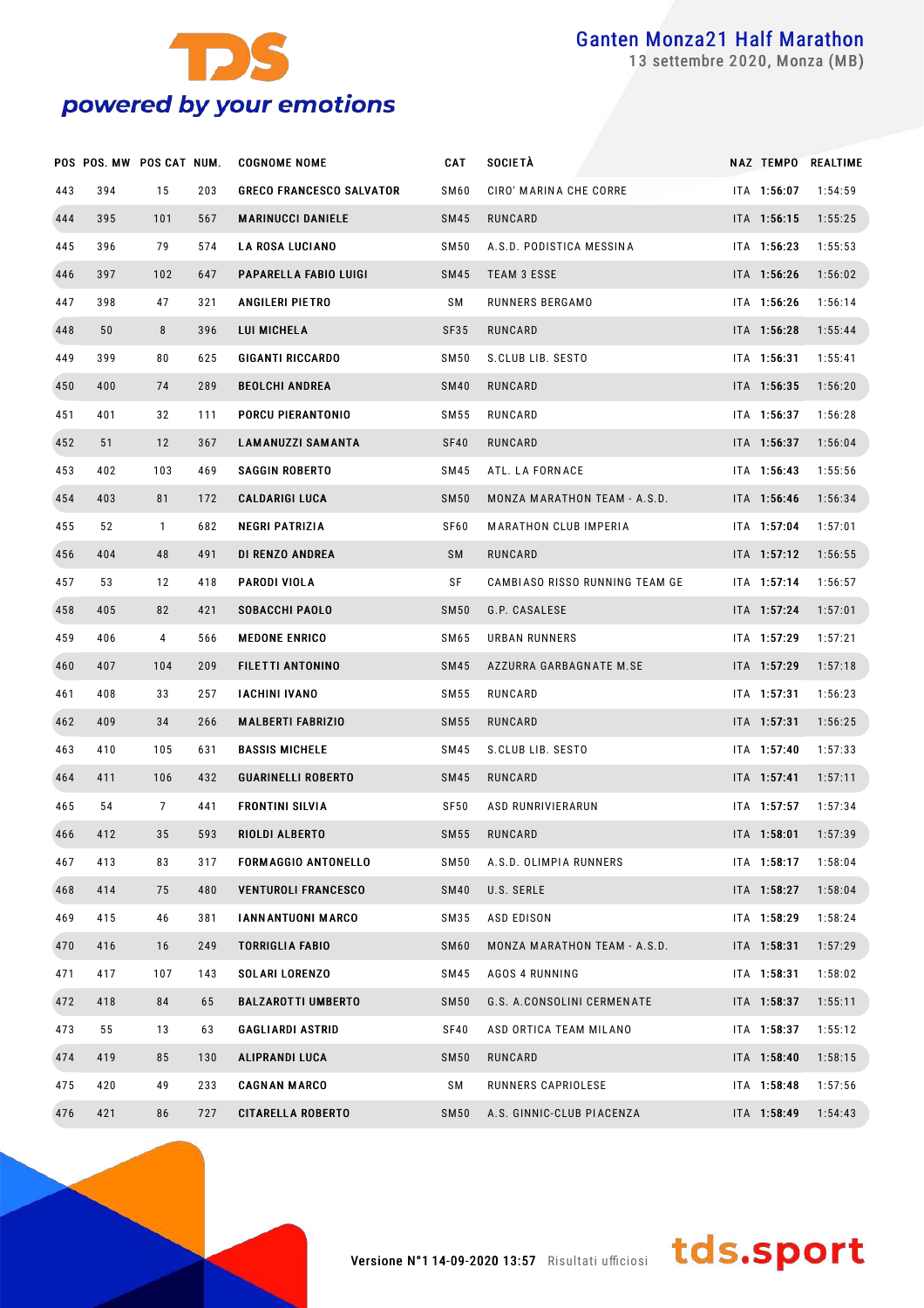

settembre 2020, Monza (MB)

|     | POS POS. MW POS CAT NUM. |                 |     | <b>COGNOME NOME</b>           | CAT              | <b>SOCIETÀ</b>                | NAZ TEMPO   | <b>REALTIME</b> |
|-----|--------------------------|-----------------|-----|-------------------------------|------------------|-------------------------------|-------------|-----------------|
| 477 | 56                       | 14              | 375 | PUGLIESE MOSCA JESSYCA        | SF45             | G.P. I GAMBER DE CUNCURESS    | ITA 1:58:59 | 1:58:33         |
| 478 | 422                      | $5\overline{)}$ | 271 | <b>BROCCIA FRANCO</b>         | <b>SM65</b>      | UNIONE SPORTIVA NAVE ASD      | ITA 1:59:04 | 1:58:59         |
| 479 | 423                      | 76              | 198 | <b>GALLI ANDREA</b>           | SM40             | G.A.P. SARONNO                | ITA 1:59:15 | 1:58:46         |
| 480 | 424                      | 36              | 542 | <b>CIOFFI ALESSANDRO</b>      | <b>SM55</b>      | ASD PLACENTIA                 | ITA 1:59:24 | 1:55:12         |
| 481 | 425                      | 77              | 176 | TURRI MATTEO                  | <b>SM40</b>      | RUNCARD                       | ITA 1:59:27 | 1:59:06         |
| 482 | 57                       | 8               | 790 | PICOZZI PAOLA                 | <b>SF50</b>      | RUNCARD                       | ITA 1:59:32 | 1:59:07         |
| 483 | 426                      | 108             | 364 | DI CESARE DANIELE             | SM45             | RUNCARD                       | ITA 1:59:32 | 1:59:14         |
| 484 | 427                      | 78              | 494 | <b>COCCIA DAVIDE</b>          | <b>SM40</b>      | SSD RCS ACTIVE TEAM A R.L.    | ITA 1:59:43 | 1:59:21         |
| 485 | 428                      | 50              | 552 | <b>MANALASTAS ROBINSON</b>    | SΜ               | RUNCARD                       | PHI 1:59:48 | 1:58:38         |
| 486 | 429                      | 17              | 851 | <b>LIONETTI STEFANO</b>       | SM <sub>60</sub> | RUNCARD                       | ITA 1:59:58 | 1:59:27         |
| 487 | 430                      | 47              | 802 | DI MARCO ALESSIO              | SM35             | RUNCARD                       | ITA 2:00:06 | 1:55:46         |
| 488 | 431                      | 37              | 356 | <b>CAPELLI GIUSEPPE</b>       | <b>SM55</b>      | FO' DI PE                     | ITA 2:00:14 | 1:59:43         |
| 489 | 58                       | 15              | 465 | TRAVAGNIN ALESSIA             | SF45             | RUNCARD                       | ITA 2:00:28 | 1:59:46         |
| 490 | 59                       | 9               | 64  | <b>MALAGNI VERONICA</b>       | SF35             | RUNCARD                       | ITA 2:00:30 | 1:57:05         |
| 491 | 60                       | 14              | 270 | <b>FIORINI CHANTAL</b>        | SF40             | RUNNERS CAPRIOLESE            | ITA 2:00:38 | 2:00:12         |
| 492 | 432                      | 87              | 299 | PELUCCHI MAURO                | <b>SM50</b>      | POL. TEAM BRIANZA LISSONE     | ITA 2:00:44 | 2:00:33         |
| 493 | 61                       | 10              | 731 | DE MARTINO ELENA              | SF35             | URBAN RUNNERS                 | ITA 2:00:44 | 2:00:39         |
| 494 | 433                      | 48              | 62  | <b>GONELLA FABIO</b>          | SM35             | URBAN RUNNERS                 | ITA 2:00:45 | 1:57:21         |
| 495 | 434                      | 88              | 221 | SORRENTINI FABIO              | SM 50            | MONTAGNETTA S SKYRUNNER       | ITA 2:00:47 | 2:00:00         |
| 496 | 62                       | 15              | 284 | <b>RAMPULLA JANA</b>          | SF40             | ROAD RUNNERS CLUB MILANO      | ITA 2:00:51 | 2:00:30         |
| 497 | 63                       | 16              | 117 | PERICO MICHELA                | SF40             | ATL. PRESEZZO                 | ITA 2:00:52 | 1:59:50         |
| 498 | 435                      | 109             | 665 | ROCCO EMILIO                  | <b>SM45</b>      | RUNCARD                       | ITA 2:01:01 | 2:00:49         |
| 499 | 436                      | 89              | 515 | SERRAVALLE LUIGI NICOLA       | SM 50            | CUS PRO PATRIA MILANO         | ITA 2:01:10 | 2:00:55         |
| 500 | 64                       | 16              | 208 | <b>BUELLI SIMONA</b>          | SF45             | RUNNERS CAPRIOLESE            | ITA 2:01:20 | 2:00:55         |
| 501 | 437                      | 38              | 310 | <b>DI LUCA GABRIELE</b>       | SM 55            | ROAD RUNNERS CLUB MILANO      | ITA 2:01:21 | 2:01:16         |
| 502 | 438                      | 51              | 712 | <b>MANASSE ENRICO FILIPPO</b> | SM               | RUNCARD                       | ITA 2:01:31 | 2:01:17         |
| 503 | 65                       | 13              | 591 | DE ANGELI SILVIA              | SF               | DE RAN CLAB                   | ITA 2:01:35 | 2:01:12         |
| 504 | 439                      | 6               | 592 | DE ANGELI GIOVANNI            | <b>SM65</b>      | GRUPPO PODISTICO MELZO A.S.D. | ITA 2:01:35 | 2:01:10         |
| 505 | 440                      | 90              | 363 | <b>BROPHY MARK STEPHEN</b>    | <b>SM50</b>      | MONZA MARATHON TEAM - A.S.D.  | ITA 2:01:39 | 2:01:27         |
| 506 | 441                      | 52              | 423 | <b>LOMBARDI MATTEO</b>        | SM               | <b>CORRERE OLTRE ASD</b>      | ITA 2:01:52 | 2:01:23         |
| 507 | 442                      | 53              | 549 | <b>CABASA BREN KEVIN</b>      | SΜ               | RUNCARD                       | PHI 2:02:00 | 2:01:40         |
| 508 | 66                       | 11              | 550 | <b>CABASA RACHELLE MEIGH</b>  | SF35             | RUNCARD                       | PHI 2:02:00 | 2:01:41         |
| 509 | 443                      | 110             | 276 | <b>BORSANI DIEGO</b>          | <b>SM45</b>      | RUNCARD                       | ITA 2:02:01 | 2:01:51         |
| 510 | 67                       | 14              | 411 | <b>CAPPELLARI MICHELA</b>     | SF               | RUNCARD                       | ITA 2:02:14 | 2:01:26         |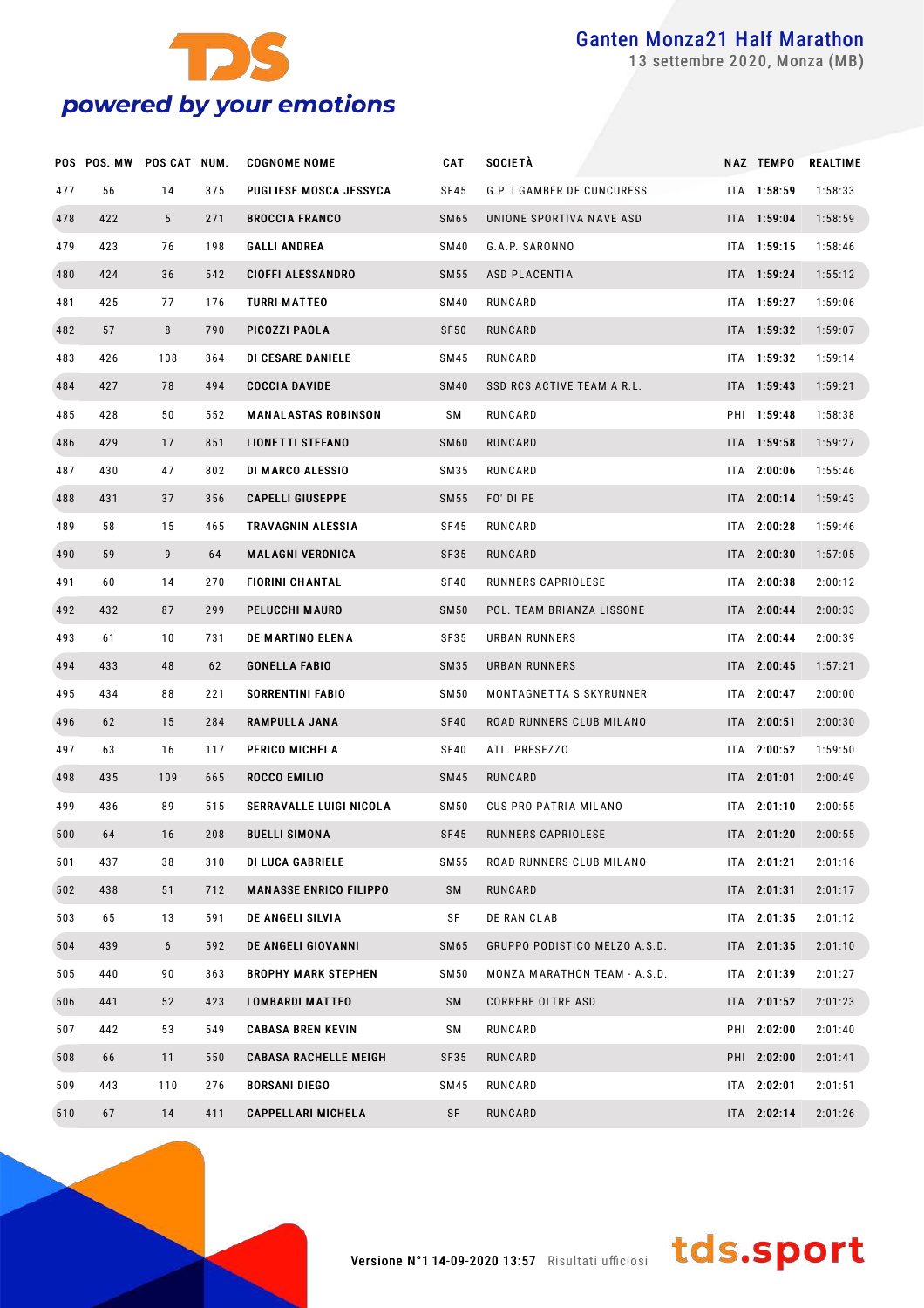

settembre 2020, Monza (MB)

|     | POS POS. MW POS CAT NUM. |                |     | <b>COGNOME NOME</b>           | <b>CAT</b>       | <b>SOCIETÀ</b>                 |             | NAZ TEMPO REALTIME |
|-----|--------------------------|----------------|-----|-------------------------------|------------------|--------------------------------|-------------|--------------------|
| 511 | 444                      | 111            | 834 | <b>FANCONI IVAN</b>           | SM45             | RUNCARD                        | SUI 2:02:34 | 2:02:03            |
| 512 | 445                      | 79             | 826 | <b>RUSSO FABRIZIO</b>         | <b>SM40</b>      | RUNCARD                        | ITA 2:02:39 | 2:02:10            |
| 513 | 446                      | 49             | 409 | PALAMARA FABRIZIO             | SM35             | CUS BERGAMO ATLETICA ASD       | ITA 2:03:16 | 2:02:14            |
| 514 | 447                      | 91             | 842 | <b>LAURIOLA ALESSANDRO</b>    | <b>SM50</b>      | A.S.D. TEAM KM SPORT           | ITA 2:03:40 | 2:02:47            |
| 515 | 448                      | 18             | 338 | <b>BUONSANTE ALFREDO</b>      | SM60             | RUNCARD                        | ITA 2:03:42 | 2:03:37            |
| 516 | 449                      | 80             | 575 | <b>MAGNANI DAVIDE</b>         | <b>SM40</b>      | A.S.D. ESCAPE TEAM VIGEVANO    | ITA 2:03:56 | 2:02:54            |
| 517 | 68                       | $\overline{2}$ | 222 | DI GREGORIO RITA ANNA         | <b>SF55</b>      | IMPOSSIBLE TARGET              | ITA 2:04:15 | 2:03:33            |
| 518 | 450                      | 81             | 863 | PETRINI TIBERIO               | <b>SM40</b>      | RUNCARD                        | ITA 2:04:29 | 1:56:51            |
| 519 | 451                      | 92             | 417 | <b>BAGNATO ROCCO</b>          | SM50             | RUNCARD                        | ITA 2:04:30 | 2:04:25            |
| 520 | 452                      | 112            | 734 | ROMIZZI ALESSANDRO            | SM45             | URBAN RUNNERS                  | ITA 2:04:41 | 2:04:35            |
| 521 | 69                       | 9              | 148 | <b>BABETTO FEDERICA</b>       | SF50             | ASD TOP RUN                    | ITA 2:04:43 | 2:03:36            |
| 522 | 453                      | 93             | 859 | <b>BERTOLDI ALESSANDRO</b>    | <b>SM50</b>      | DE RAN CLAB                    | ITA 2:04:45 | 2:04:00            |
| 523 | 70                       | 17             | 661 | <b>GRITTI MELISA</b>          | SF40             | RUNNERS BERGAMO                | ITA 2:04:55 | 2:04:24            |
| 524 | 71                       | 10             | 479 | <b>MENTEGAZZA MANUELA</b>     | <b>SF50</b>      | G.P. CASALESE                  | ITA 2:04:58 | 2:04:34            |
| 525 | 454                      | 94             | 246 | <b>MOSCA GIACOMO</b>          | SM50             | RUNCARD                        | ITA 2:05:02 | 2:04:08            |
| 526 | 72                       | $\overline{2}$ | 595 | <b>SCAGLIA ANNA</b>           | SF <sub>60</sub> | A.S. GINNIC-CLUB PIACENZA      | ITA 2:05:07 | 2:04:54            |
| 527 | 73                       | 17             | 844 | <b>MARTUCCI CLORINDA</b>      | SF45             | MONZA MARATHON TEAM - A.S.D.   | ITA 2:05:15 | 2:05:03            |
| 528 | 74                       | 3              | 524 | <b>CINQUE PAOLA MARIA</b>     | <b>SF55</b>      | S.CLUB LIB. SESTO              | ITA 2:05:16 | 2:05:05            |
| 529 | 75                       | 12             | 297 | ARALDI ELENA MARIA VITTOR     | SF35             | PFIZER ITALIA RUNNING TEAM     | ITA 2:05:25 | 2:04:21            |
| 530 | 455                      | 19             | 227 | <b>MAGGIO SANTO</b>           | <b>SM60</b>      | RUNCARD                        | ITA 2:05:26 | 2:05:22            |
| 531 | 456                      | 113            | 273 | <b>FRANZONI LUIGI</b>         | SM45             | RUNNERS CAPRIOLESE             | ITA 2:05:26 | 2:04:33            |
| 532 | 76                       | 18             | 360 | <b>BOMBELLI LETIZIA</b>       | <b>SF40</b>      | POL.UNICREDIT CIRCOLO MILANO   | ITA 2:05:27 | 2:04:22            |
| 533 | 457                      | 95             | 672 | <b>BERGANTIN ALESSANDRO</b>   | SM50             | RUNCARD                        | ITA 2:05:39 | 2:05:22            |
| 534 | 77                       | 18             | 862 | <b>BLAS ORELLANA GRACIELA</b> | <b>SF45</b>      | RUNCARD                        | ITA 2:05:52 | 2:05:32            |
| 535 | 458                      | 114            | 576 | <b>SERAFINI FERDINANDO</b>    | SM45             | URBAN RUNNERS                  | ITA 2:05:55 | 2:05:14            |
| 536 | 459                      | 82             | 346 | <b>VIGANO' ALESSANDRO</b>     | <b>SM40</b>      | RUNCARD                        | ITA 2:05:58 | 2:05:15            |
| 537 | 460                      | 96             | 484 | ROVELLI MASSIMILIANO          | SM50             | RUNCURD FIDAL                  | ITA 2:06:04 | 2:05:36            |
| 538 | 461                      | 115            | 279 | <b>ALZANI GIORGIO</b>         | SM45             | RUNNERS CAPRIOLESE             | ITA 2:06:12 | 2:05:45            |
| 539 | 462                      | $\mathbf{1}$   | 676 | <b>CAZZANIGA SILVANO</b>      | SM70             | ATLETICA INTESA                | ITA 2:06:26 | 2:06:01            |
| 540 | 463                      | 116            | 108 | <b>RUSPI FRANCESCO</b>        | SM45             | RUNNING SARONNO                | ITA 2:06:27 | 2:06:21            |
| 541 | 78                       | 4              | 420 | PUPPI CARLA                   | SF55             | CAMBIASO RISSO RUNNING TEAM GE | ITA 2:06:28 | 2:02:10            |
| 542 | 464                      | 39             | 485 | <b>DE ROCCO ROBERTO</b>       | SM55             | G.P. S.ANGELA AVIS DESENZANO   | ITA 2:06:29 | 2:06:10            |
| 543 | 465                      | 97             | 537 | <b>BURATTI MAURIZIO</b>       | SM50             | G.S. AVIS - SEREGNO            | ITA 2:06:29 | 2:06:22            |
| 544 | 79                       | 19             | 358 | <b>VERONESI ESTER</b>         | SF40             | ASD 3'.30" TEAM                | ITA 2:06:36 | 2:05:56            |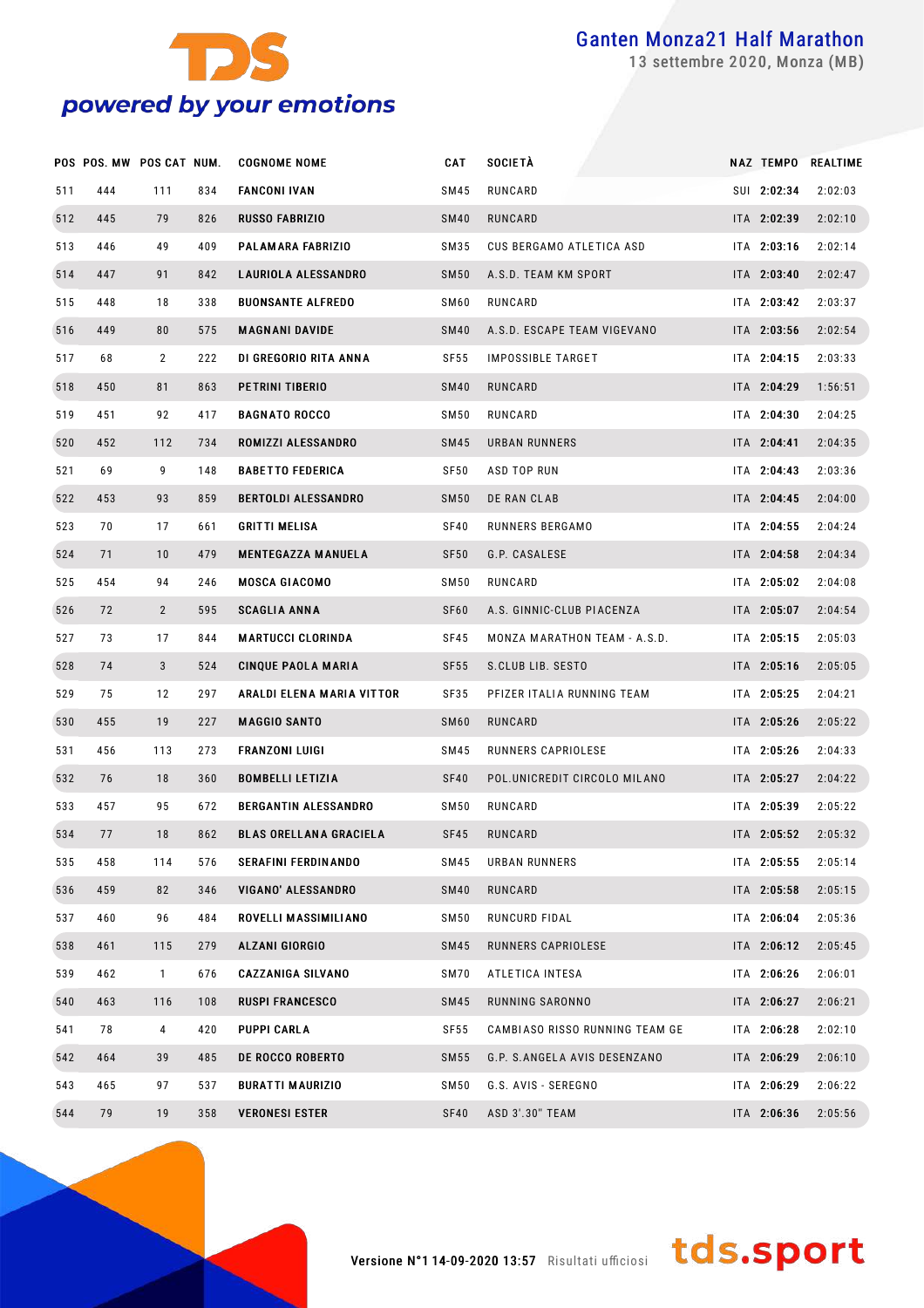

settembre 2020, Monza (MB)

|     | POS POS. MW POS CAT NUM. |     |     | <b>COGNOME NOME</b>          | CAT              | SOCIETÀ                      | NAZ TEMPO   | REALTIME |
|-----|--------------------------|-----|-----|------------------------------|------------------|------------------------------|-------------|----------|
| 545 | 466                      | 83  | 704 | <b>ANDREOLI PAOLO</b>        | SM40             | ATL. CIBENO                  | ITA 2:06:37 | 2:05:57  |
| 546 | 467                      | 40  | 391 | <b>FUMAGALLI ALBERTO</b>     | SM55             | RUNCARD                      | ITA 2:06:41 | 2:06:06  |
| 547 | 468                      | 117 | 436 | MUTINARI IGOR                | SM45             | RUNCARD                      | ITA 2:06:42 | 2:05:45  |
| 548 | 469                      | 118 | 453 | <b>BOLDONI GIANLUCA</b>      | SM45             | RUNCARD                      | ITA 2:06:52 | 2:06:39  |
| 549 | 470                      | 84  | 448 | <b>LENA LEOPOLDO</b>         | SM40             | RUNCARD                      | ITA 2:06:57 | 2:06:04  |
| 550 | 80                       | 19  | 272 | <b>BAROLLO SARA</b>          | SF45             | PODISTI MASERA' DI PADOVA    | ITA 2:07:07 | 2:06:27  |
| 551 | 471                      | 85  | 562 | PREDA FABIO ANACLETO         | SM40             | ATL. PRESEZZO                | ITA 2:07:38 | 2:07:16  |
| 552 | 472                      | 119 | 527 | PIZZOFERRATO PIERPAOLO       | SM45             | RUNCARD                      | ITA 2:07:41 | 2:07:04  |
| 553 | 473                      | 20  | 535 | NESPOLI VITO                 | SM60             | ATL. VIS NOVA GIUSSANO       | ITA 2:08:02 | 2:07:14  |
| 554 | 474                      | 86  | 572 | <b>MINUTO MATTEO</b>         | SM40             | G.P. S.ANGELA AVIS DESENZANO | ITA 2:08:04 | 2:06:57  |
| 555 | 475                      | 87  | 611 | <b>BACCHINI GIAN PAOLO</b>   | SM40             | G.P. QUADRIFOGLIO            | ITA 2:08:31 | 2:08:15  |
| 556 | 81                       | 20  | 512 | RANDELLINI ELENA             | SF45             | ASD SUBBIANO MARATHON        | ITA 2:08:31 | 2:08:03  |
| 557 | 476                      | 50  | 547 | <b>DASIG MARK ANTHONY</b>    | SM35             | RUNCARD                      | PHI 2:08:39 | 2:07:29  |
| 558 | 82                       | 11  | 833 | <b>VERNO' CRISTINA</b>       | SF <sub>50</sub> | SSD RCS ACTIVE TEAM A R.L.   | ITA 2:09:12 | 2:09:07  |
| 559 | 477                      | 98  | 728 | <b>BAGNOLO MASSIMO</b>       | SM <sub>50</sub> | URBAN RUNNERS                | ITA 2:09:14 | 2:09:10  |
| 560 | 478                      | 41  | 657 | <b>ITEN MARKUS</b>           | SM55             | RUNCARD                      | SUI 2:09:43 | 2:09:01  |
| 561 | 479                      | 99  | 594 | <b>GIANOTTI ANDREA ALLEN</b> | SM50             | A.S.D. ESCAPE TEAM VIGEVANO  | ITA 2:10:04 | 2:08:57  |
| 562 | 480                      | 120 | 563 | <b>VENDITTI MAURIZIO</b>     | SM45             | POLISPORTIVA CRAL BPB A.S.D. | ITA 2:10:07 | 2:09:10  |
| 563 | 481                      | 100 | 673 | PEGORARI STEFANO             | SM50             | ASD. TEAM ATLETICA GHEDESE   | ITA 2:10:20 | 2:10:12  |
| 564 | 482                      | 51  | 160 | ZANI MATTEO                  | SM35             | RUNCARD                      | ITA 2:10:37 | 2:10:29  |
| 565 | 83                       | 12  | 498 | PERI MARIA ELENA             | SF <sub>50</sub> | ATHLON RUNNERS               | ITA 2:10:49 | 2:10:14  |
| 566 | 483                      | 52  | 305 | <b>RANCATI FRANCESCO</b>     | SM35             | RUNCARD                      | ITA 2:10:53 | 2:10:09  |
| 567 | 84                       | 3   | 342 | <b>MACCACCARO BRUNA</b>      | SF60             | RUNCARD                      | ITA 2:10:56 | 2:10:22  |
| 568 | 85                       | 20  | 314 | <b>TOGNATO JESSICA</b>       | SF40             | A.S.D. OLIMPIA RUNNERS       | ITA 2:10:57 | 2:10:24  |
| 569 | 484                      | 121 | 893 | <b>VERONESE CRISTIANO</b>    | SM45             | RUNCARD                      | ITA 2:10:58 | 2:10:43  |
| 570 | 86                       | 13  | 193 | PIEMONTI JENNIFER            | SF35             | RUNNERS CAPRIOLESE           | ITA 2:11:15 | 2:10:25  |
| 571 | 485                      | 101 | 610 | ORSINI ROBERTO               | SM50             | G.P. AVIS LOCATE DI TRIULZI  | ITA 2:11:26 | 2:10:41  |
| 572 | 486                      | 122 | 918 | <b>MONTI MASSIMO</b>         | SM45             | RUNCARD                      | ITA 2:11:32 | 2:11:24  |
| 573 | 487                      | 102 | 263 | <b>FRATI MARCO</b>           | <b>SM50</b>      | RUNCARD                      | ITA 2:11:39 | 2:11:31  |
| 574 | 87                       | 15  | 254 | <b>MANCINI GIADA</b>         | SF               | VERDE PISELLO GROUP MILANO   | ITA 2:11:48 | 2:11:04  |
| 575 | 488                      | 53  | 210 | <b>FUSCO FRANCESCO</b>       | SM35             | ASD GP GARLASCHESE           | ITA 2:12:14 | 2:12:01  |
| 576 | 489                      | 42  | 398 | SIEPI CARLO                  | SM55             | RUNCARD                      | ITA 2:12:19 | 2:11:37  |
| 577 | 490                      | 123 | 788 | PISTUCCI MARCELLO            | SM45             | POL.UNICREDIT CIRCOLO MILANO | ITA 2:12:34 | 2:12:24  |
| 578 | 88                       | 16  | 483 | <b>CLERICI JACQUELINE</b>    | SF               | ATL. ROVELLASCA              | ITA 2:12:35 | 2:11:40  |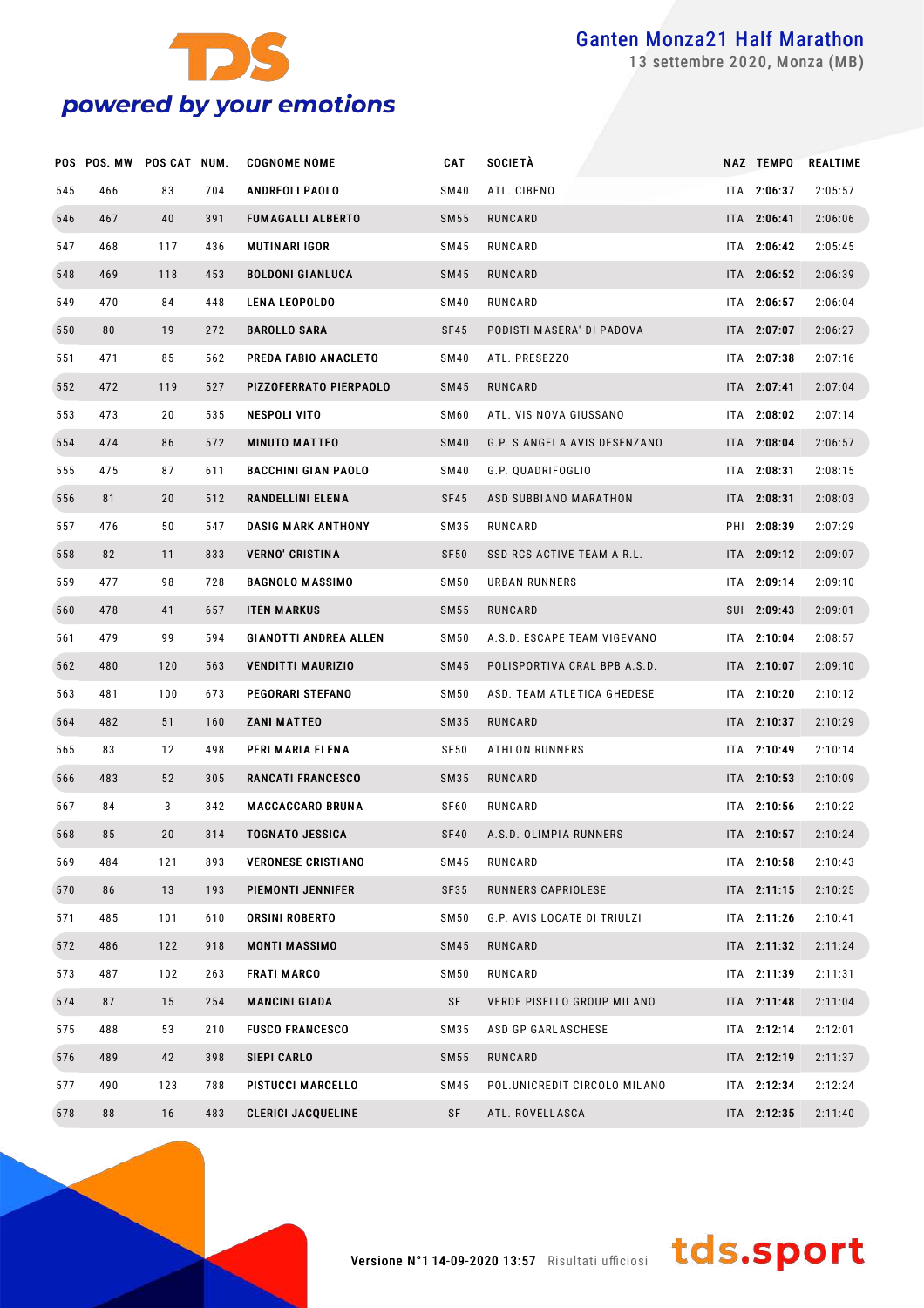

settembre 2020, Monza (MB)

|     | POS POS. MW POS CAT NUM. |              |     | <b>COGNOME NOME</b>           | <b>CAT</b>       | <b>SOCIETÀ</b>                 | <b>NAZ TEMPO</b> | <b>REALTIME</b> |
|-----|--------------------------|--------------|-----|-------------------------------|------------------|--------------------------------|------------------|-----------------|
| 579 | 491                      | 43           | 237 | <b>FAVERO GIANLUCA</b>        | SM 55            | POL. DIMENSIONE SPORT TURBIGO  | ITA 2:12:45      | 2:11:49         |
| 580 | 492                      | 124          | 168 | <b>CORBELLI ALESSANDRO</b>    | <b>SM45</b>      | RUNCARD                        | $ITA$ 2:13:21    | 2:12:20         |
| 581 | 89                       | 21           | 885 | PEZZOTTA VERONICA             | <b>SF45</b>      | RUNCARD                        | ITA 2:13:27      | 2:12:31         |
| 582 | 90                       | 22           | 400 | <b>BAROLLO MICHELA</b>        | <b>SF45</b>      | PODISTI MASERA' DI PADOVA      | $ITA$ 2:13:29    | 2:12:48         |
| 583 | 91                       | 13           | 729 | <b>DELLA RAGIONE DANIELA</b>  | <b>SF50</b>      | URBAN RUNNERS                  | ITA 2:13:41      | 2:13:00         |
| 584 | 92                       | 14           | 295 | <b>TORRENTE CHRISTINE</b>     | <b>SF50</b>      | G.P. I GAMBER DE CUNCURESS     | ITA 2:14:22      | 2:13:41         |
| 585 | 93                       | 15           | 181 | ROSELLI MARIA DOMENICA        | SF <sub>50</sub> | MONZA MARATHON TEAM - A.S.D.   | ITA 2:14:25      | 2:14:00         |
| 586 | 493                      | 54           | 556 | <b>FEDERICI MIRO</b>          | SM35             | <b>CUS PRO PATRIA MILANO</b>   | ITA 2:14:40      | 2:14:04         |
| 587 | 94                       | 16           | 253 | GILBERTI ALESSANDRA           | SF <sub>50</sub> | RUNCARD                        | ITA 2:15:13      | 2:14:36         |
| 588 | 494                      | 44           | 269 | <b>RANGHETTI ANDREA</b>       | SM 55            | RUNCARD                        | $ITA$ 2:15:14    | 2:14:36         |
| 589 | 95                       | 17           | 306 | <b>COPPINI CINZIA</b>         | <b>SF50</b>      | A.S.D. OLIMPIA RUNNERS         | ITA 2:15:21      | 2:14:48         |
| 590 | 495                      | 45           | 686 | <b>VOLPONI RICCARDO</b>       | SM 55            | RUNCARD                        | $ITA$ 2:15:23    | 2:14:47         |
| 591 | 96                       | 23           | 636 | <b>ZOCCOLAN KATIA ELENA</b>   | <b>SF45</b>      | RUNCARD                        | ITA 2:15:23      | 2:14:47         |
| 592 | 97                       | 17           | 912 | <b>MORI SONIA</b>             | SF               | G.P. QUADRIFOGLIO              | ITA 2:15:35      | 2:14:32         |
| 593 | 496                      | 103          | 471 | <b>SALMOIRAGHI PAOLO</b>      | <b>SM50</b>      | ASD TAPASCIONE RUNNING TEAM    | ITA 2:15:45      | 2:14:52         |
| 594 | 497                      | 54           | 264 | SAGLIOCCOLO VALERIO           | <b>SM</b>        | VERDE PISELLO GROUP MILANO     | ITA 2:15:49      | 2:11:04         |
| 595 | 498                      | 46           | 449 | <b>SPERTI GUIDO</b>           | SM 55            | EUROATLETICA 2002              | ITA 2:16:33      | 2:15:57         |
| 596 | 499                      | 55           | 561 | PINEDA ALVIN                  | SM35             | RUNCARD                        | PHI 2:16:56      | 2:15:45         |
| 597 | 500                      | $\mathbf{1}$ | 600 | DI ROCCO ADOLFO               | <b>SM75</b>      | S.S. LAZIO ATLETICA LEGGERA    | ITA 2:17:25      | 2:16:56         |
| 598 | 501                      | 55           | 415 | RIGOLDI DANIELE               | <b>SM</b>        | RUNCARD                        | ITA 2:17:30      | 2:16:46         |
| 599 | 98                       | 21           | 66  | <b>FERRO LINDA</b>            | <b>SF40</b>      | RUNCARD                        | ITA 2:17:40      | 2:14:16         |
| 600 | 502                      | 88           | 534 | PIBIRI MIRKO                  | <b>SM40</b>      | A.S.D. PODISTICA TORINO        | ITA 2:17:44      | 2:17:23         |
| 601 | 503                      | 56           | 17  | <b>BRUNETEAU TRINH CÉDRIC</b> | SΜ               | RUNCARD                        | FRA 2:17:46      | 2:17:46         |
| 602 | 504                      | 47           | 450 | <b>CALONGHI GIANFRANCO</b>    | SM 55            | ATLETICA CONCESIO 2009         | $ITA$ 2:17:49    | 2:17:39         |
| 603 | 99                       | 18           | 419 | <b>MASCALI CINZIA</b>         | <b>SF50</b>      | LIMENA RUN ASD                 | ITA 2:18:31      | 2:17:38         |
| 604 | 100                      | 24           | 675 | RIGONI SILVIA                 | SF45             | RUNCARD                        | ITA 2:18:34      | 2:17:44         |
| 605 | 505                      | 125          | 532 | ZANFORLIN IVAN                | SM45             | A.L.S. CREMELLA                | ITA 2:18:35      | 2:17:46         |
| 606 | 101                      | 25           | 881 | DI PAOLA SIMONA               | SF45             | A.L.S. CREMELLA                | ITA 2:18:40      | 2:17:50         |
| 607 | 506                      | 104          | 867 | <b>GNECCHI MARCO</b>          | <b>SM50</b>      | URBAN RUNNERS                  | ITA 2:19:30      | 2:18:49         |
| 608 | 102                      | 22           | 840 | D'AVENA VALENTINA             | SF40             | URBAN RUNNERS                  | ITA 2:19:30      | 2:18:49         |
| 609 | 507                      | 48           | 105 | <b>COGLIATI MARCO</b>         | SM 55            | ASD LAVORATORI INTESA SANPAOLO | ITA 2:19:33      | 2:18:58         |
| 610 | 508                      | 49           | 175 | <b>RIZZI ANDREA</b>           | SM 55            | G.S. DILETTANTISTICO ITALPOSE  | ITA 2:21:09      | 2:21:01         |
| 611 | 509                      | 105          | 123 | LUÈ VALENTINO                 | SM 50            | RUNCARD                        | ITA 2:21:13      | 2:20:43         |
| 612 | 510                      | 89           | 870 | PETTINATO ROBERTO             | <b>SM40</b>      | PODISTICA MEZZANESE            | ITA 2:21:33      | 2:20:38         |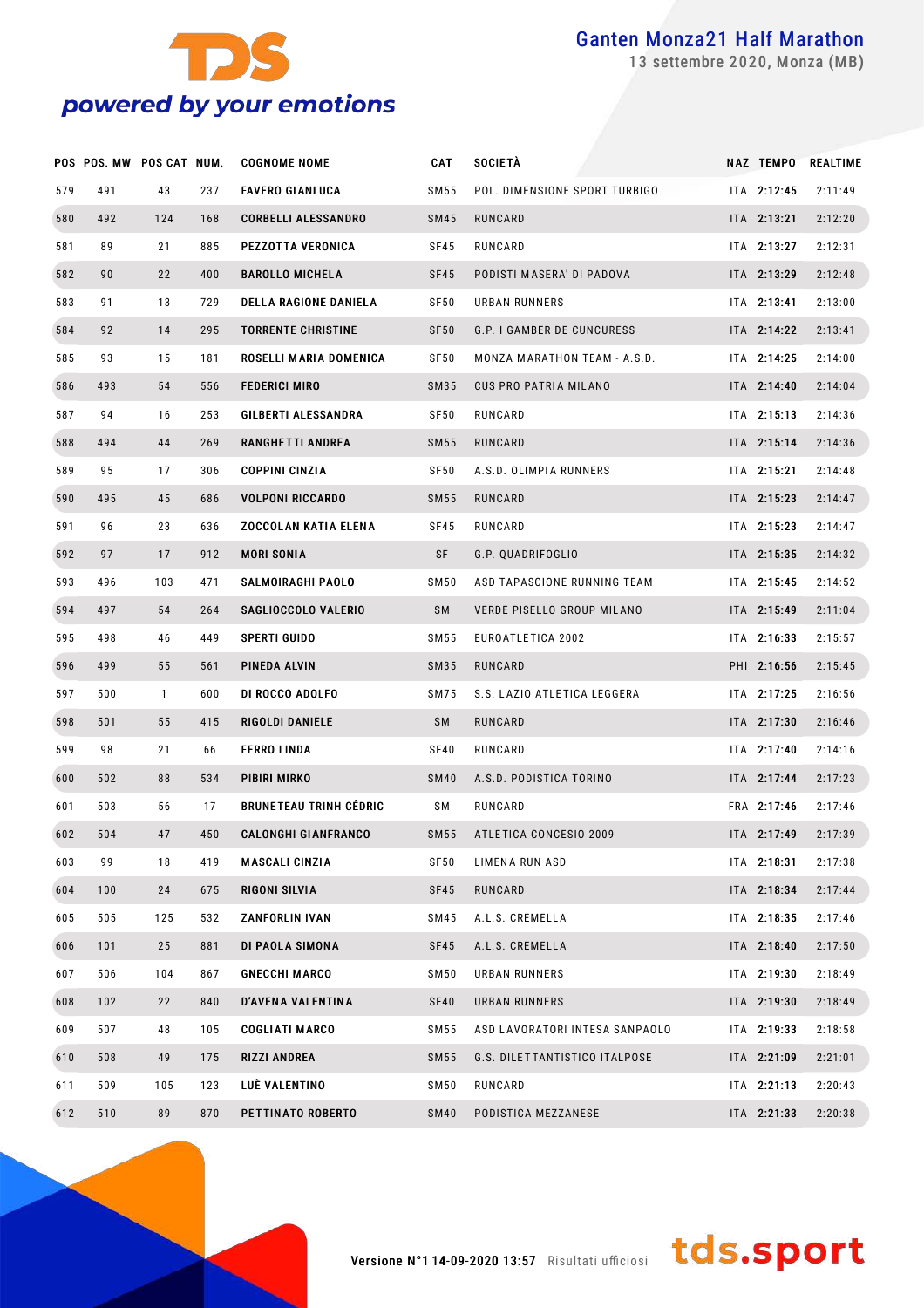

settembre 2020, Monza (MB)

|     | POS POS. MW POS CAT NUM. |                |     | <b>COGNOME NOME</b>             | <b>CAT</b>  | <b>SOCIETÀ</b>                 |             | NAZ TEMPO REALTIME |
|-----|--------------------------|----------------|-----|---------------------------------|-------------|--------------------------------|-------------|--------------------|
| 613 | 103                      | 26             | 546 | <b>MASIBAY JUDIE</b>            | <b>SF45</b> | RUNCARD                        | PHI 2:21:42 | 2:20:31            |
| 614 | 511                      | 90             | 883 | <b>MARSILII MASSIMILIANO</b>    | <b>SM40</b> | ROAD RUNNERS CLUB MILANO       | ITA 2:22:06 | 2:21:27            |
| 615 | 104                      | 19             | 174 | <b>RIBOLDI BARBARA</b>          | SF50        | MONZA MARATHON TEAM - A.S.D.   | ITA 2:22:25 | 2:22:13            |
| 616 | 512                      | 21             | 713 | <b>DOLCI PIERGIORGIO</b>        | <b>SM60</b> | ATL. VALLE BREMBANA            | ITA 2:22:47 | 2:22:07            |
| 617 | 513                      | 22             | 179 | <b>MAZZOLENI FILIPPO</b>        | <b>SM60</b> | ATL. PRESEZZO                  | ITA 2:23:01 | 2:21:56            |
| 618 | 105                      | 18             | 234 | <b>MAZZOLETTI SERENA</b>        | <b>SF</b>   | RUNCARD                        | ITA 2:23:23 | 2:22:26            |
| 619 | 514                      | 106            | 533 | ZAPPA TIZIANO                   | <b>SM50</b> | A.L.S. CREMELLA                | ITA 2:23:25 | 2:22:37            |
| 620 | 106                      | 19             | 531 | VIGANO' ILARIA                  | SF          | A.L.S. CREMELLA                | ITA 2:23:25 | 2:22:36            |
| 621 | 107                      | 27             | 530 | <b>CARLI SONIA</b>              | SF45        | A.L.S. CREMELLA                | ITA 2:23:26 | 2:22:37            |
| 622 | 515                      | 107            | 622 | <b>BORTOLAI MARCO</b>           | <b>SM50</b> | TRIANGOLO SPORT LANGHE MONFERR | ITA 2:24:23 | 2:24:15            |
| 623 | 108                      | 14             | 655 | <b>MARTINO LUCIA</b>            | <b>SF35</b> | ATLETICA INTESA                | ITA 2:24:40 | 2:23:59            |
| 624 | 109                      | $\overline{4}$ | 507 | TIEGHI CHIARA ANGELA            | <b>SF60</b> | RUNNER VARESE                  | ITA 2:24:46 | 2:23:51            |
| 625 | 516                      | 50             | 251 | <b>GOLLINI EMANUELE</b>         | SM 55       | 9,92 RUNNING ASD               | ITA 2:25:14 | 2:24:59            |
| 626 | 110                      | 28             | 196 | <b>MAZZOLA ROMINA</b>           | SF45        | RUNNERS CAPRIOLESE             | ITA 2:25:19 | 2:24:28            |
| 627 | 517                      | 57             | 540 | <b>D'ALESSIO PASQUALE</b>       | SΜ          | RUNCARD                        | ITA 2:26:22 | 2:26:14            |
| 628 | 111                      | 29             | 205 | <b>FELIZ DORKA</b>              | SF45        | RUNCARD                        | ITA 2:26:27 | 2:25:41            |
| 629 | 112                      | 30             | 154 | <b>GOTTARDI FRANCESCA</b>       | <b>SF45</b> | RUNNERS CAPRIOLESE             | ITA 2:26:31 | 2:25:39            |
| 630 | 518                      | 56             | 633 | <b>SEMPRINI STEFANO</b>         | SM35        | NAVIGLIO RUNNING TEAM ASD      | ITA 2:27:47 | 2:26:58            |
| 631 | 113                      | 15             | 243 | PULCINA ANNA                    | SF35        | 9,92 RUNNING ASD               | ITA 2:32:10 | 2:31:55            |
| 632 | 519                      | 23             | 695 | <b>TREVISAN FRANCESCO</b>       | <b>SM60</b> | ATLETICA RIVIERA DEL BRENTA    | ITA 2:34:38 | 2:34:25            |
| 633 | 520                      | 91             | 890 | <b>PAVESI RICCARDO</b>          | <b>SM40</b> | OMBRIANO RUNNING               | ITA 2:37:20 | 2:36:24            |
| 634 | 114                      | 16             | 397 | <b>CARRARO ELENA ANNA</b>       | <b>SF35</b> | TIGER SPORT RUNNING TEAM ASD   | ITA 2:40:29 | 2:39:47            |
| 635 | 521                      | 51             | 109 | <b>FULGARO FERNANDO ANTONIO</b> | SM 55       | URBAN RUNNERS                  | ITA 2:55:29 | 2:54:56            |
| 636 | 522                      | 24             | 425 | <b>AMMONI ROBERTO</b>           | <b>SM60</b> | CORRO ERGO SUM RUNNERS         | ITA 2:56:17 | 2:55:29            |
| 637 | 523                      | $\overline{2}$ | 719 | <b>GHEZZI MARIO</b>             | <b>SM75</b> | ASD AVIS OGGIONO               | ITA 3:07:05 | 3:05:56            |



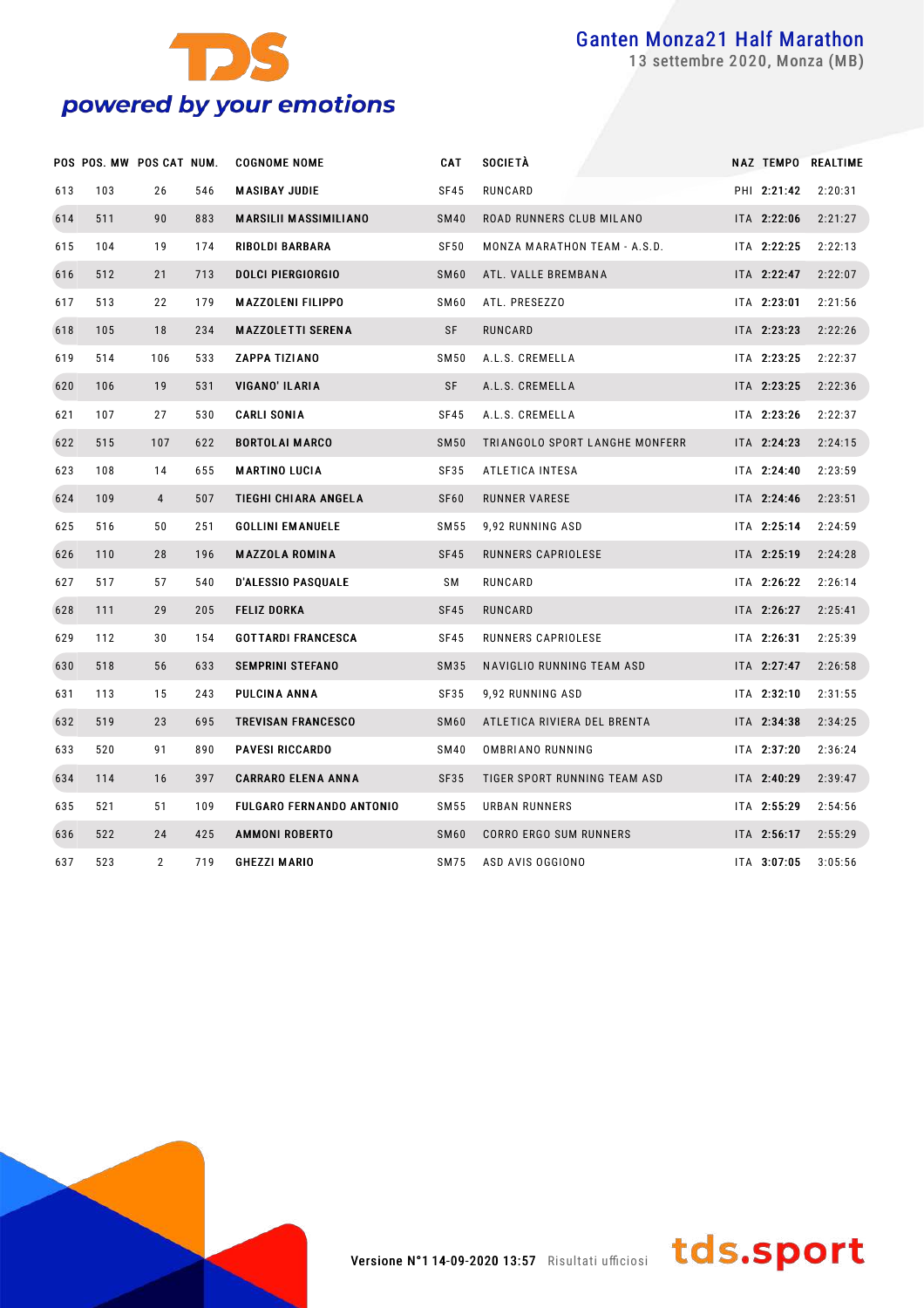

 settembre 2020, Monza (MB) 21km - Non competitiva - 13/09/2020

| NUM. | <b>COGNOME NOME</b>             | <b>CAT</b> | <b>SOCIETÀ</b>    | <b>NAZ</b> | <b>TEMPO</b> | <b>REALTIME</b> |
|------|---------------------------------|------------|-------------------|------------|--------------|-----------------|
| 759  | <b>ABELLERA NELDA</b>           |            |                   | ITA        | 2:20:34      | 2:19:24         |
| 847  | <b>ANELLI FABIO</b>             |            |                   | <b>ITA</b> | 1:28:21      | 1:27:06         |
| 755  | ARMENTO ALESSANDRO              |            |                   | ITA        | 2:12:01      | 2:10:57         |
| 774  | <b>BARLOCCO GERMANA</b>         |            |                   | <b>ITA</b> | 2:18:55      | 2:17:26         |
| 762  | <b>BELLAVIA FRANCESCO</b>       |            |                   | ITA        | 1:23:12      | 1:22:12         |
| 763  | <b>BERNAREGGI MONICA</b>        |            |                   | <b>ITA</b> | 2:07:20      | 2:06:16         |
| 814  | <b>BIANCO ANTONIO</b>           |            |                   | ITA        | 1:45:51      | 1:44:34         |
| 784  | <b>BOCCOLINI GABRIELE</b>       |            |                   | <b>ITA</b> | 1:39:19      | 1:37:53         |
| 896  | <b>BONOMO LUCA</b>              |            |                   | ITA        | 2:13:43      | 2:12:13         |
| 753  | <b>BORIO VALERIA</b>            |            |                   | <b>ITA</b> | 2:02:14      | 2:01:11         |
| 758  | <b>CAMBIAGHI PIETRO</b>         |            |                   | ITA        | 1:36:37      | 1:35:21         |
| 744  | <b>CARNOVALI CRISTINA</b>       |            |                   | <b>ITA</b> | 2:23:39      | 2:22:21         |
| 858  | <b>CASTELLI PAOLO</b>           |            |                   | ITA        | 1:46:02      | 1:44:49         |
| 761  | <b>CATTANEO ROBERTA</b>         |            |                   | <b>ITA</b> | 2:07:20      | 2:06:16         |
| 750  | <b>CAVALLERI LUCA</b>           |            |                   | ITA        | 2:07:06      | 2:05:56         |
| 772  | <b>CEDERLUND JOHAN</b>          |            |                   | SWE        | 1:43:20      | 1:42:17         |
| 741  | <b>CUCCO PAOLO</b>              |            |                   | <b>ITA</b> | 2:12:58      | 2:11:26         |
| 757  | <b>DECAROLI GLORIA</b>          |            |                   | <b>ITA</b> | 1:59:42      | 1:58:34         |
| 740  | <b>DERLINO PAOLA</b>            |            |                   | ITA        | 2:23:17      | 2:22:01         |
| 895  | <b>DI LAGO ROBERTO</b>          |            |                   | <b>ITA</b> | 2:13:41      | 2:12:12         |
| 785  | <b>DIMATTIA ANDREA</b>          |            |                   | ITA        | 2:11:42      | 2:10:32         |
| 749  | <b>DUCOLI ROBERTO</b>           |            |                   | <b>ITA</b> | 2:11:54      | 2:10:36         |
| 839  | <b>ENGEL RICAURTE ELIZABETH</b> |            |                   | GER        | 1:58:20      | 1:57:10         |
| 765  | <b>FOGLIATA ALBERTO</b>         |            |                   | <b>ITA</b> | 2:17:44      | 2:16:33         |
| 764  | <b>GIARDINO FEDERICA</b>        |            |                   | ITA        | 2:08:29      | 2:07:18         |
| 752  | <b>GRECO ROSAMARIA</b>          |            |                   | <b>ITA</b> | 2:22:34      | 2:21:18         |
| 382  | <b>GRIFA SAVERIO</b>            |            | <b>ASD EDISON</b> | ITA        | 1:51:23      | 1:49:53         |
| 780  | <b>GUATTEO MAURIZIO</b>         |            |                   | <b>ITA</b> | 2:19:44      | 2:18:20         |
| 748  | <b>GUIDO IGOR</b>               |            |                   | ITA        | 1:33:54      | 1:32:49         |
| 771  | <b>HARTING ANDERS</b>           |            |                   | SWE        | 1:42:29      | 1:41:26         |
| 860  | <b>KINSPERGHER LISA</b>         |            |                   | ITA        | 1:48:44      | 1:47:40         |
| 781  | <b>LASCALA SARAH</b>            |            |                   | <b>ITA</b> | 2:05:55      | 2:04:27         |
| 742  | <b>MAGNI MATTEO</b>             |            |                   | ITA        | 2:03:30      | 2:02:03         |
| 852  | <b>MARZO FRANCESCO</b>          |            |                   | <b>ITA</b> | 1:49:51      | 1:48:30         |